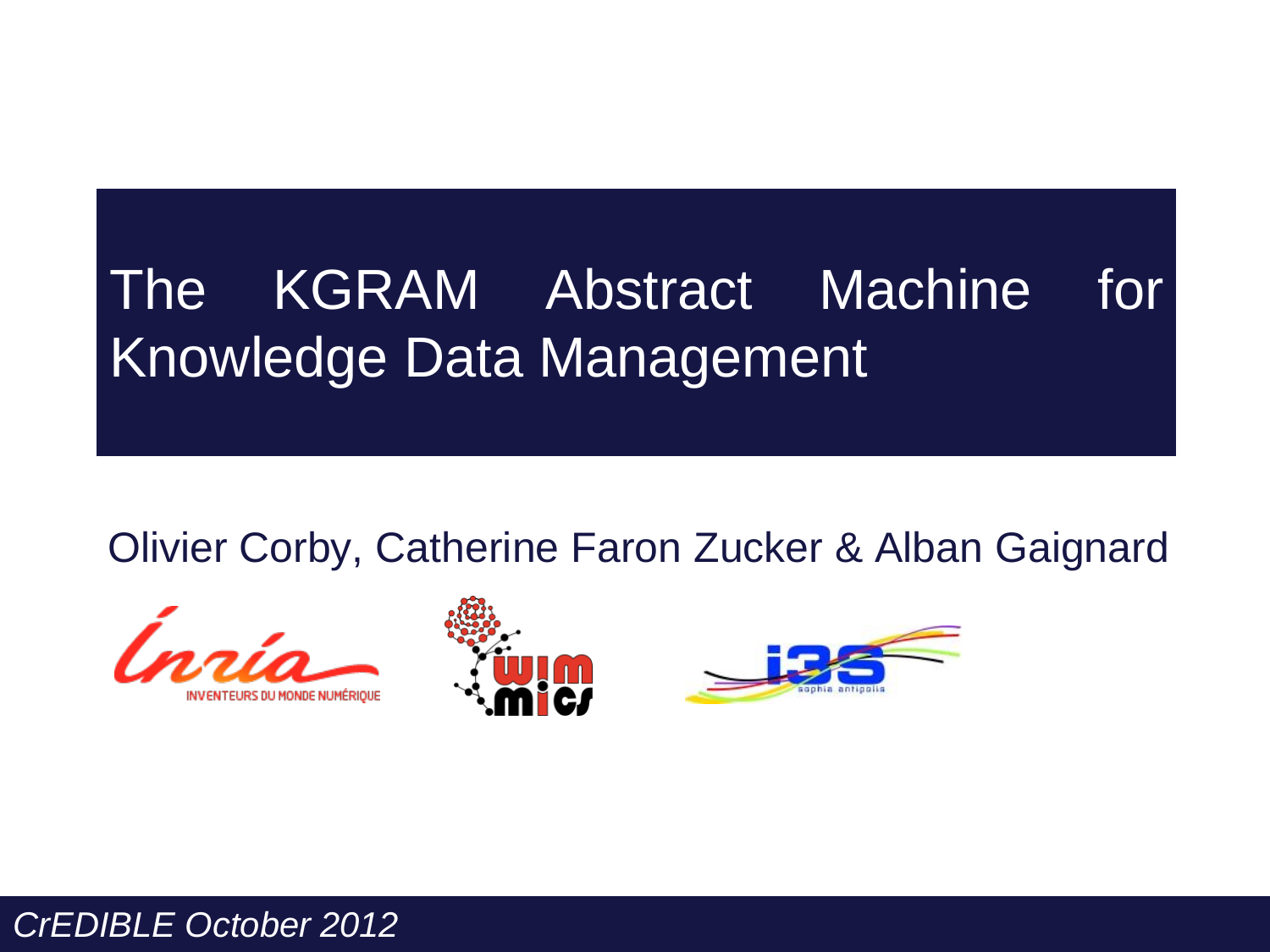- Graph based Knowledge Representation
	- Semantic Web, Linked Open Data
	- Conceptual Graph
	- Semantic Network

- Graph Query
	- SPARQL Query Language
	- Graph Homomorphism
	- Projection
	- Graph matching

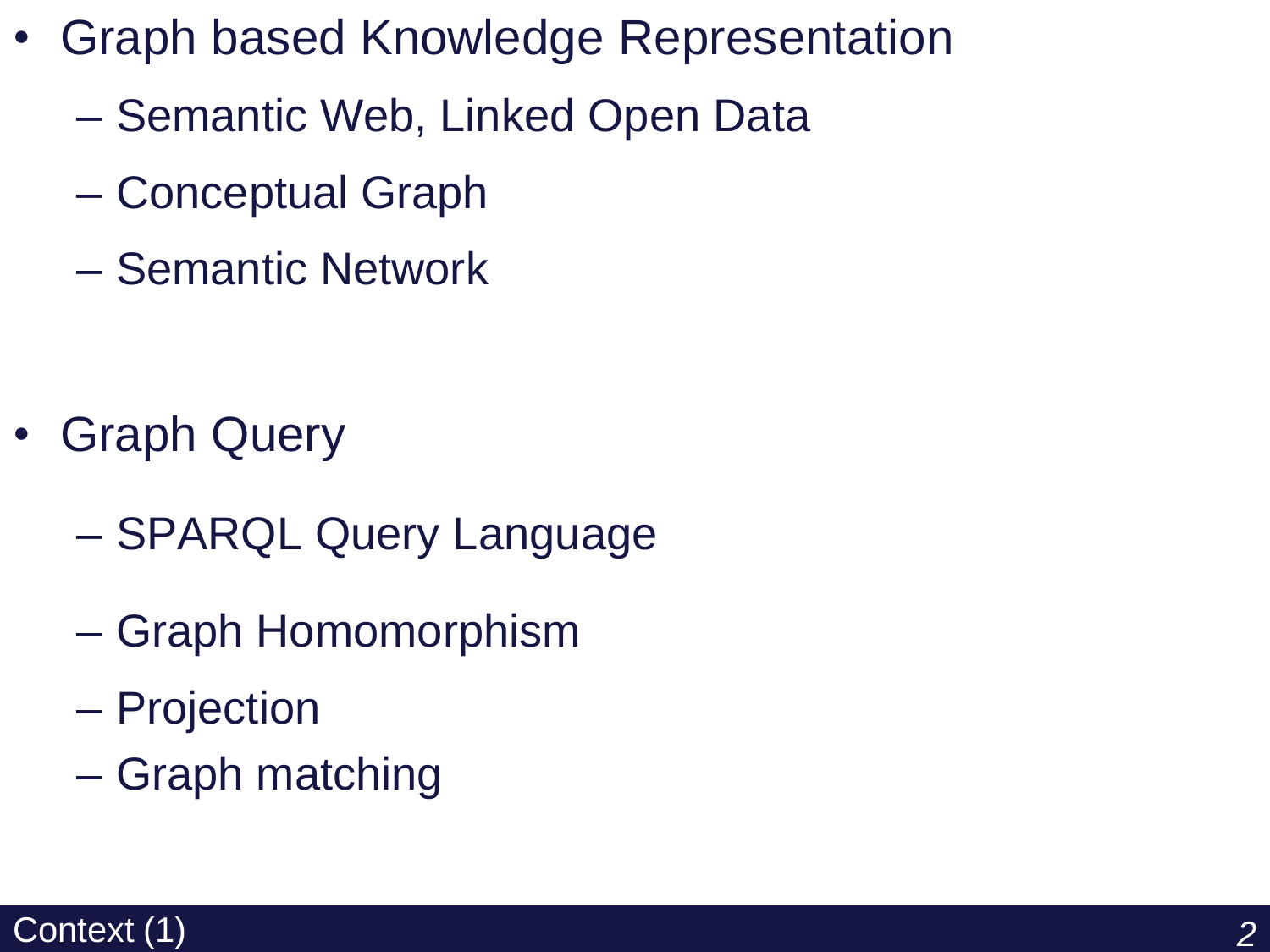## KGRAM:

- 1. Unify and generalize graph structures (RDF, CG)
- 2. Unify graph matching (homomorphism, projection, SPARQL)
- 3. Abstract machine for graph matching as a generic and modular software

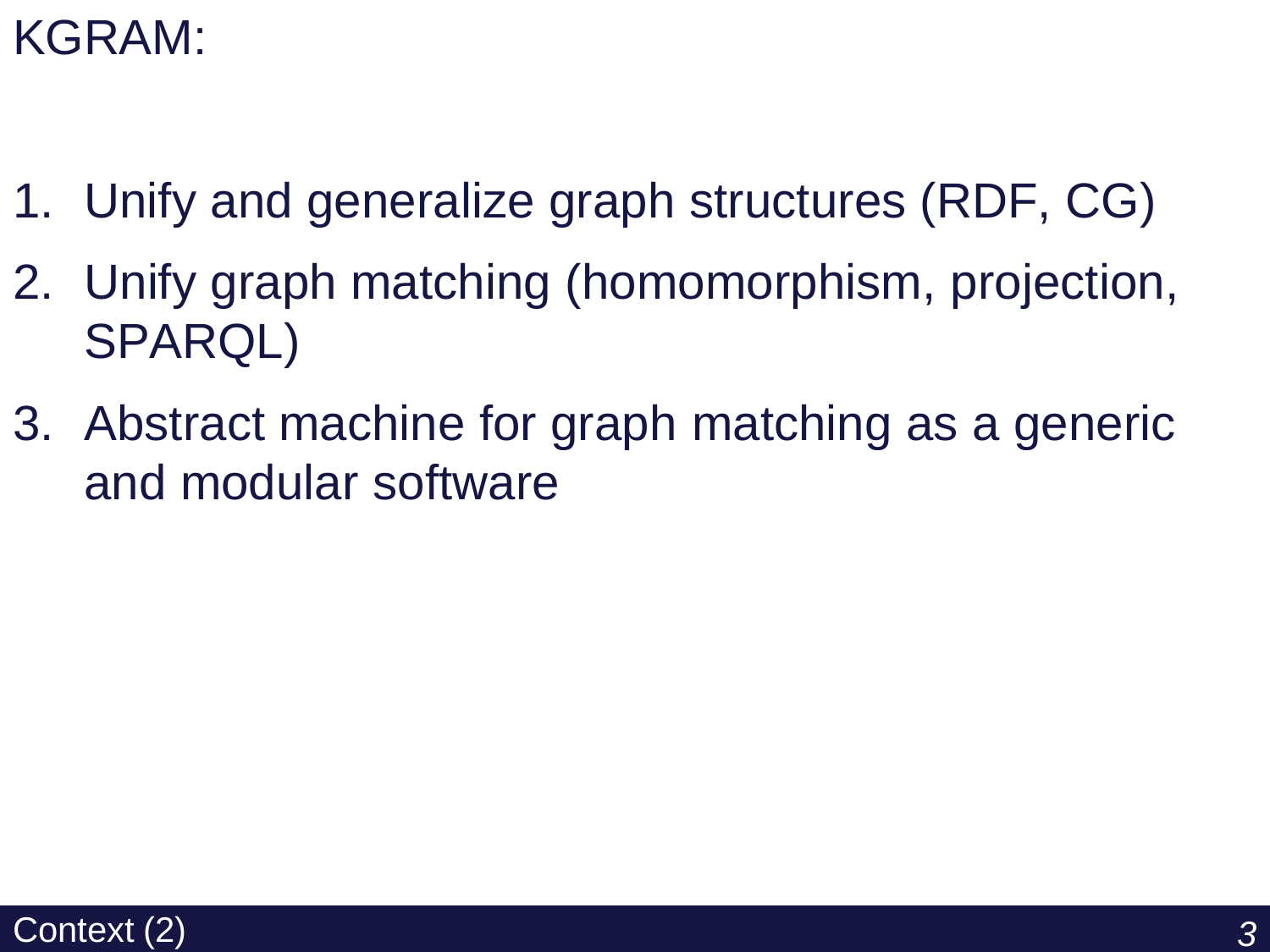- KGRAM Principles
	- Generic Extended SPARQL 1.1 Interpreter
- KGRAM Abstract Machine
	- Components
	- Architecture
	- Portability & interoperability
- Conclusion & Ongoing Work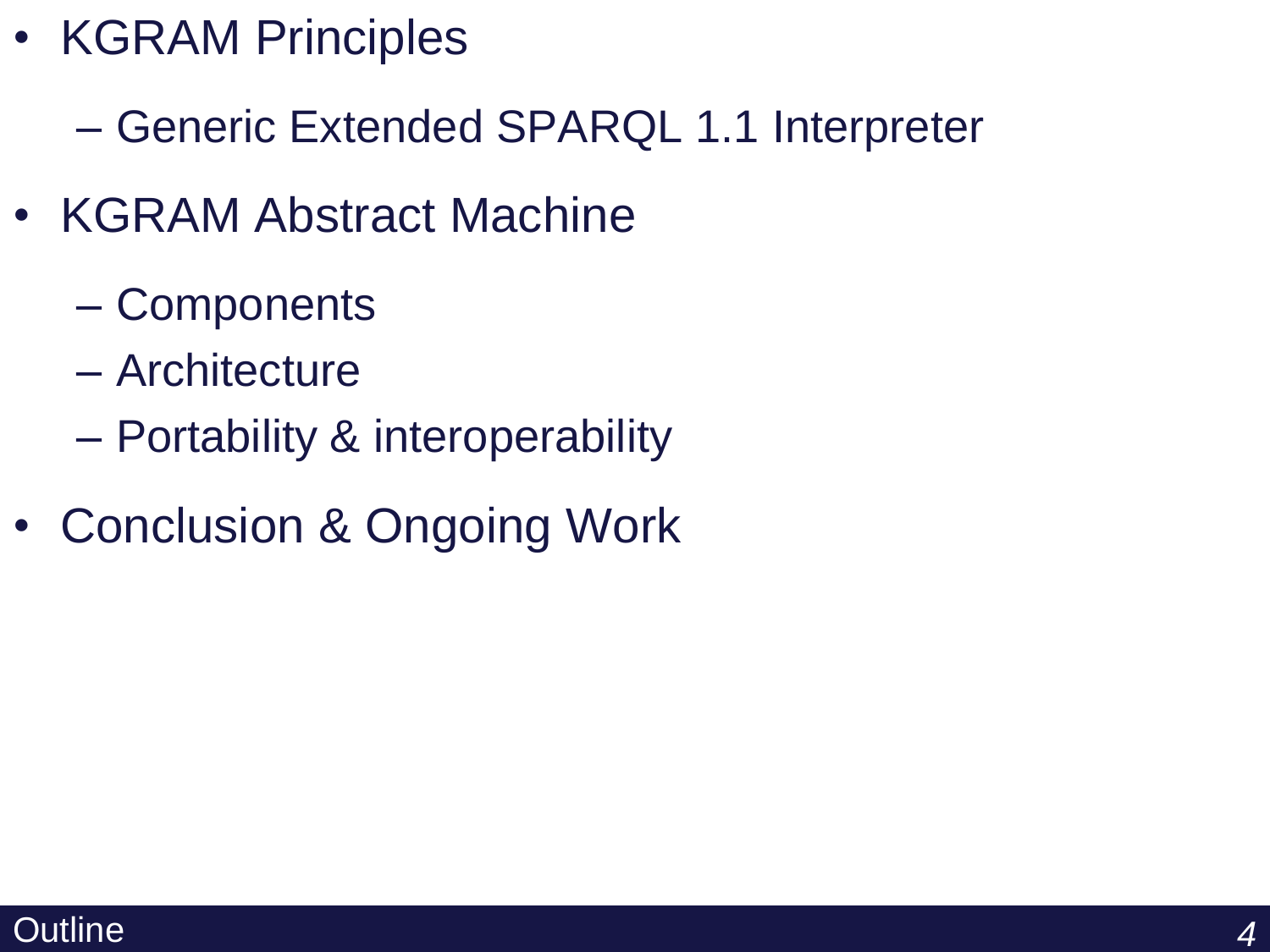- RDF: Resource Description Framework
- RDFS: RDF Schema (light weight ontology)
- SPARQL 1.1
	- Query
	- Update
- RIF: Rule Interchange Format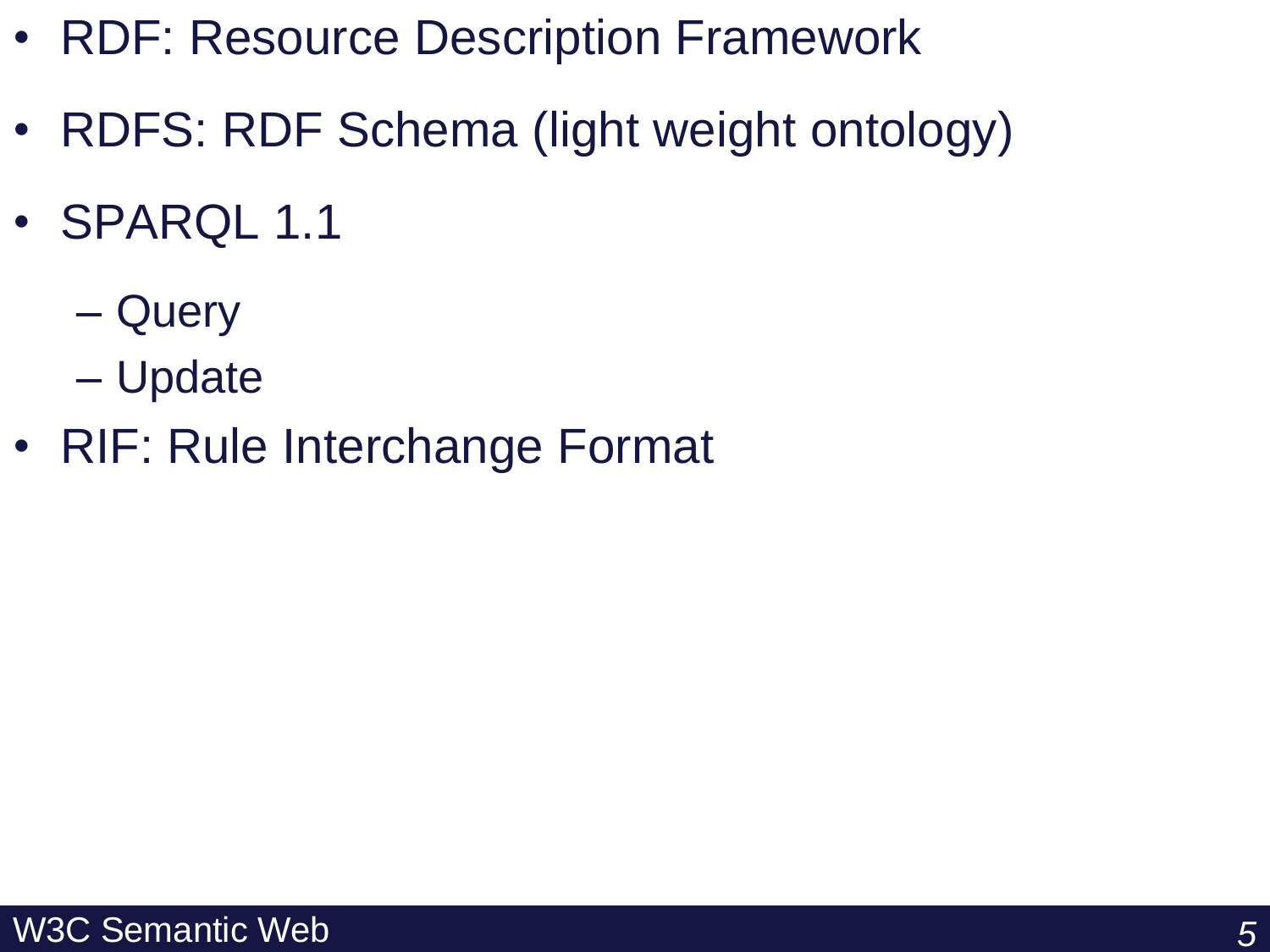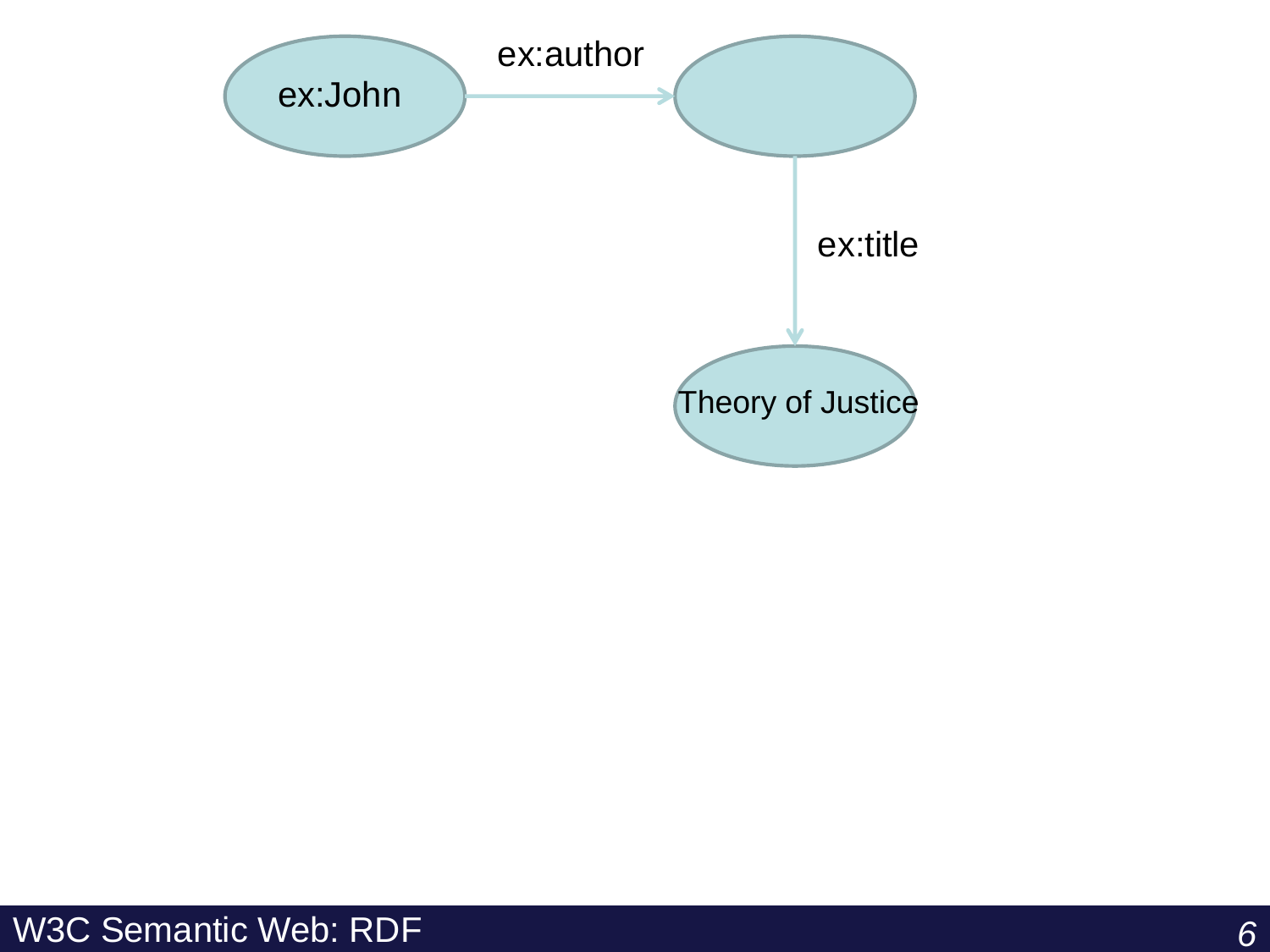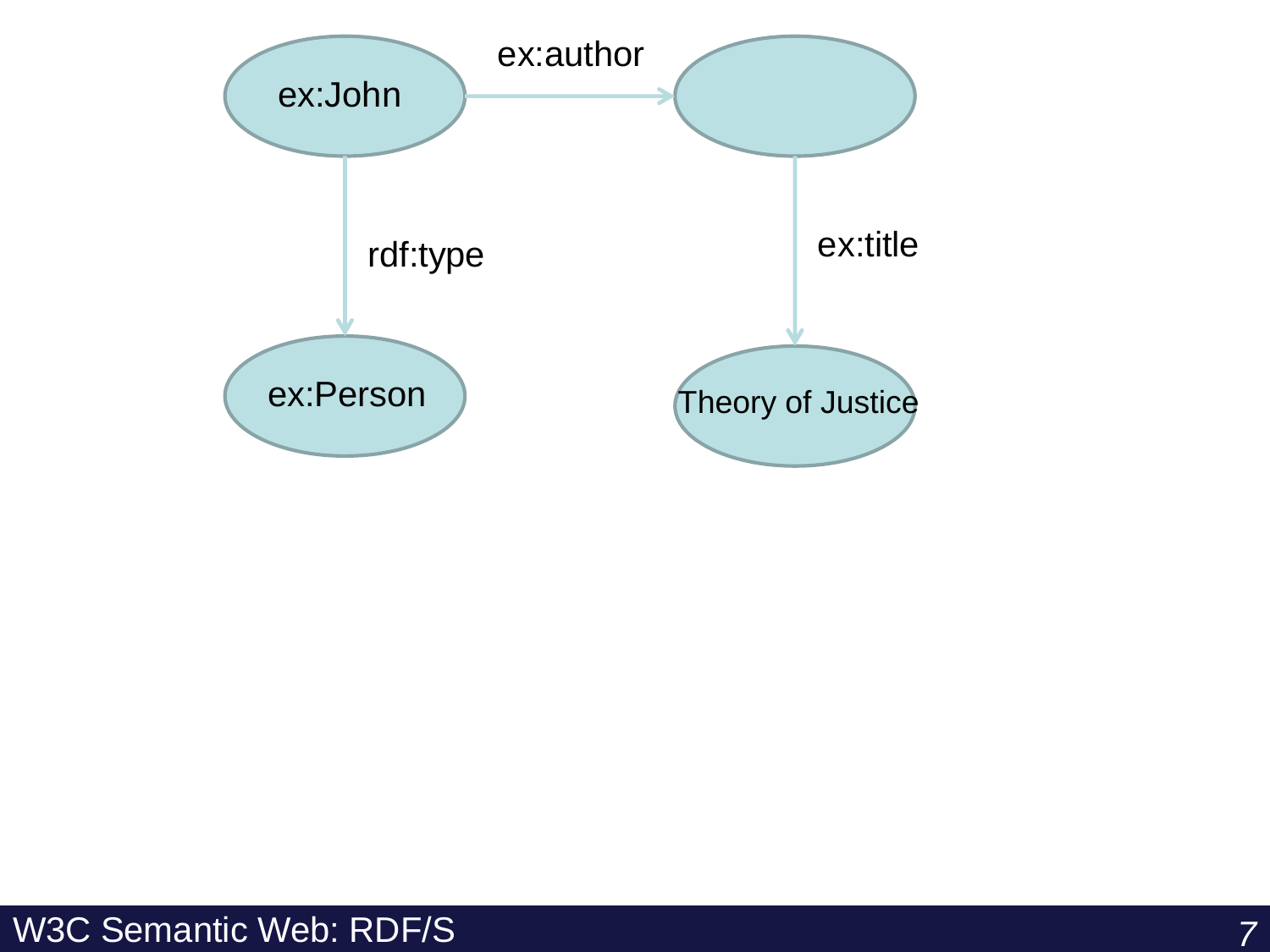

```
prefix ex: <http://www.example.org/>
select ?x ?t where {
  ?x ex:author ?doc .
  ?doc ex:title ?t
}
```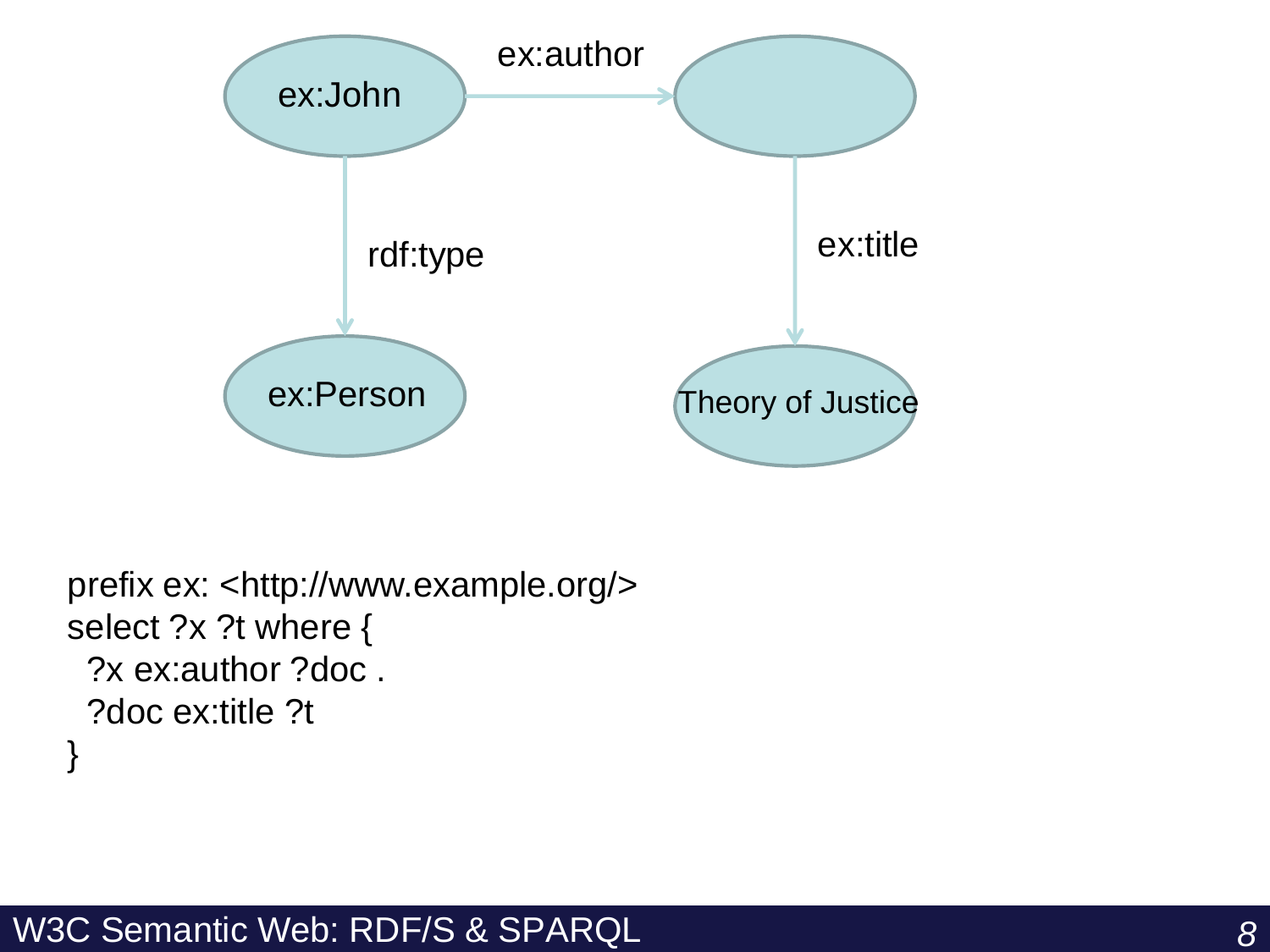

```
prefix ex: <http://www.example.org/>
select ?x ?t where {
  ?x ex:author ?doc .
  ?doc ex:title ?t
}
```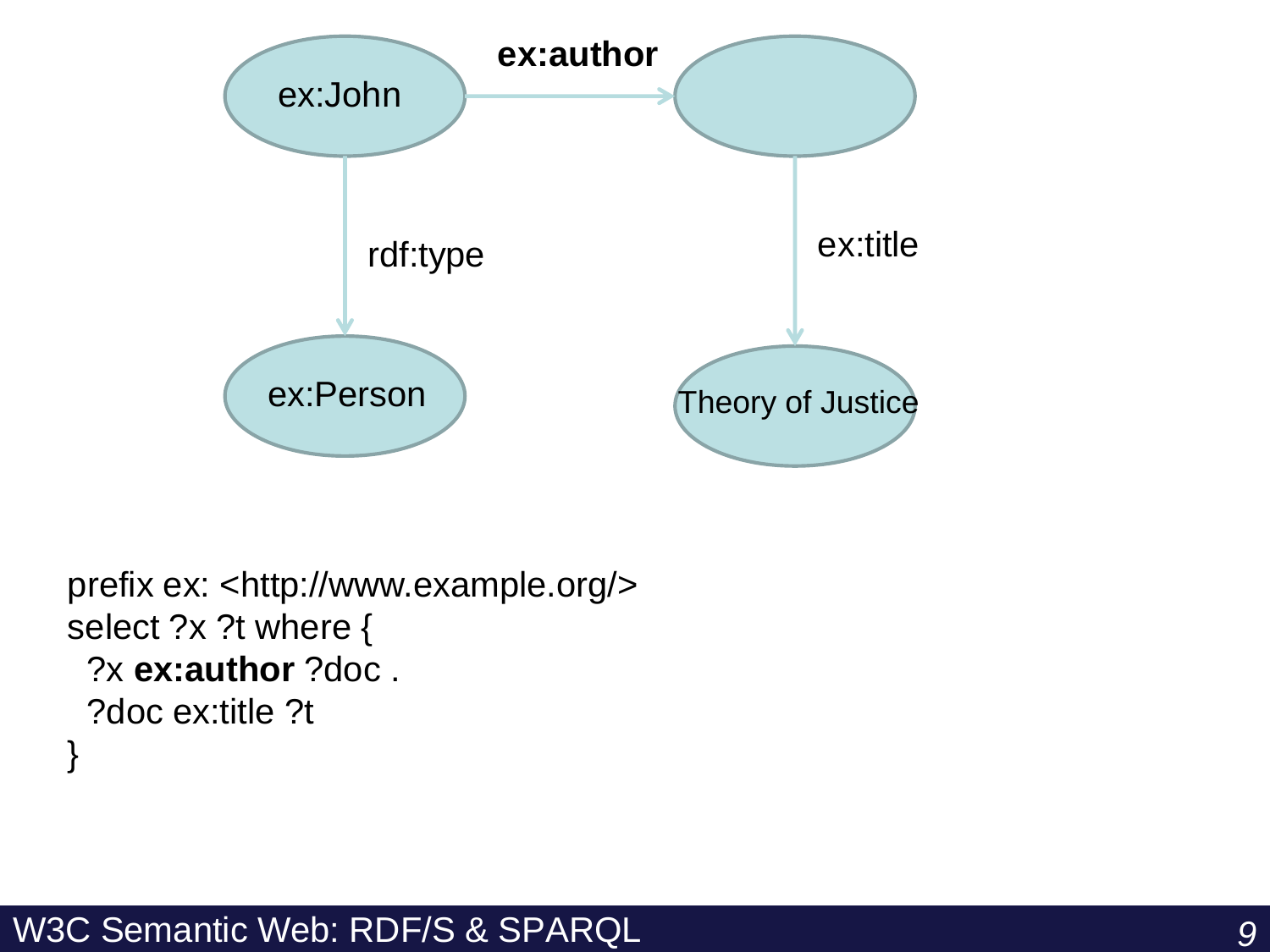

```
prefix ex: <http://www.example.org/>
select ?x ?t where {
  ?x ex:author ?doc .
  ?doc ex:title ?t
}
```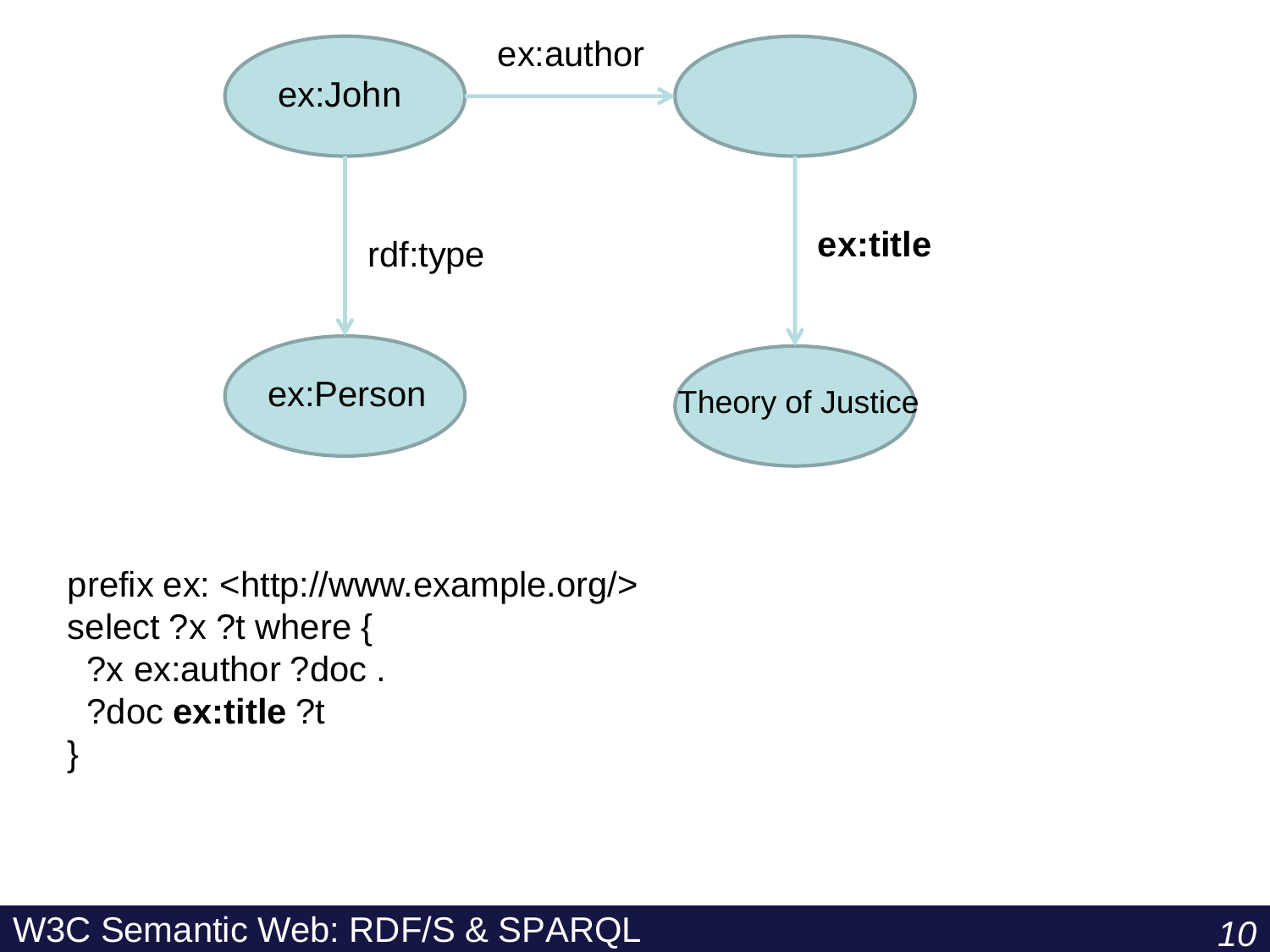

```
prefix ex: <http://www.example.org/>
select ?x ?t where {
  ?x ex:author ?doc .
  ?doc ex:title ?t
}
                                              ?x = ex:John?t = « Theory of Justice »
```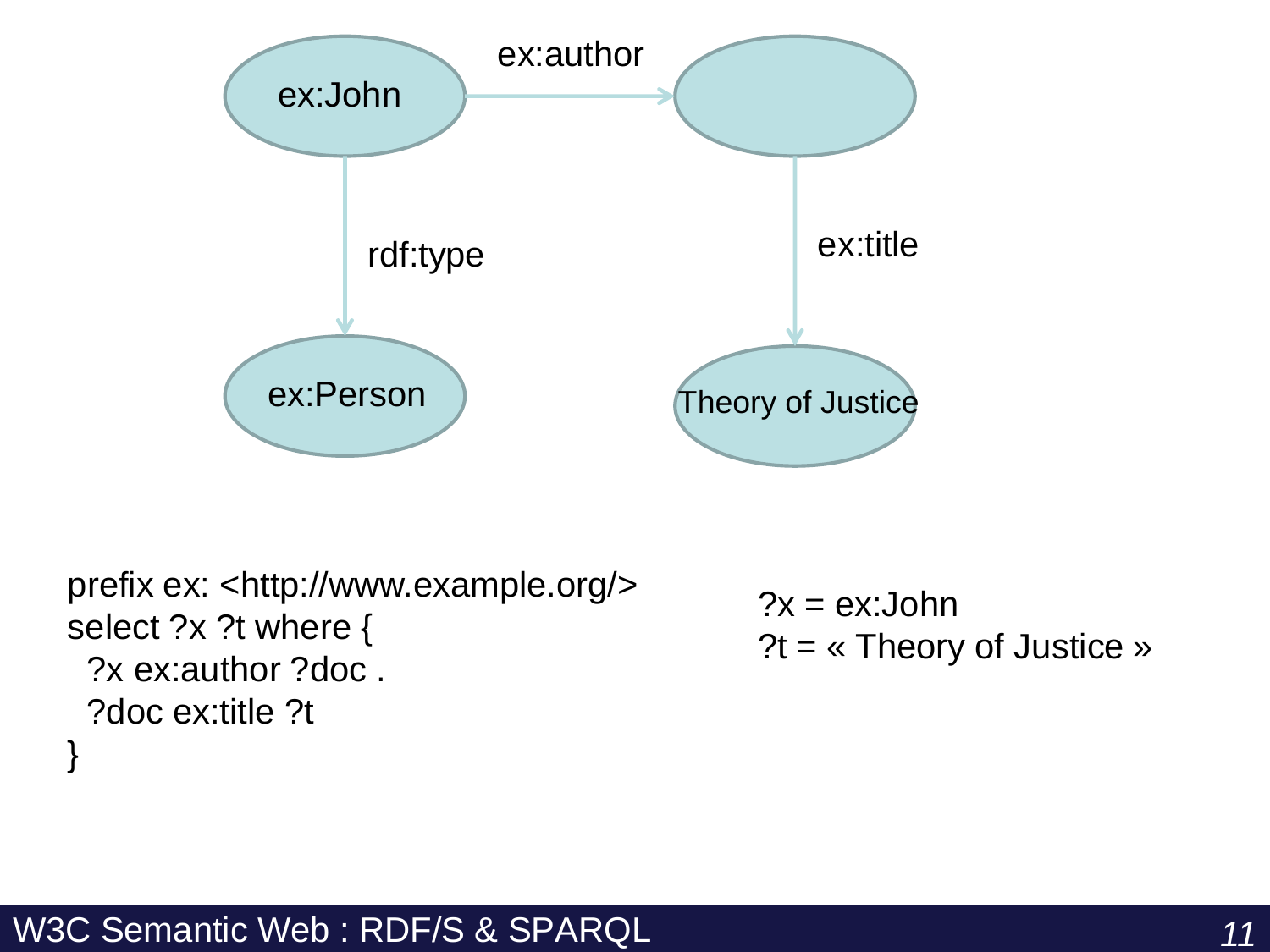

prefix ex: <http://www.example.org/> delete {?x rdf:type ex:Person} insert {?x rdf:type ex:Author} where {?x ex:author ?doc}

#### W3C Semantic Web: RDF/S & SPARQL Update *12*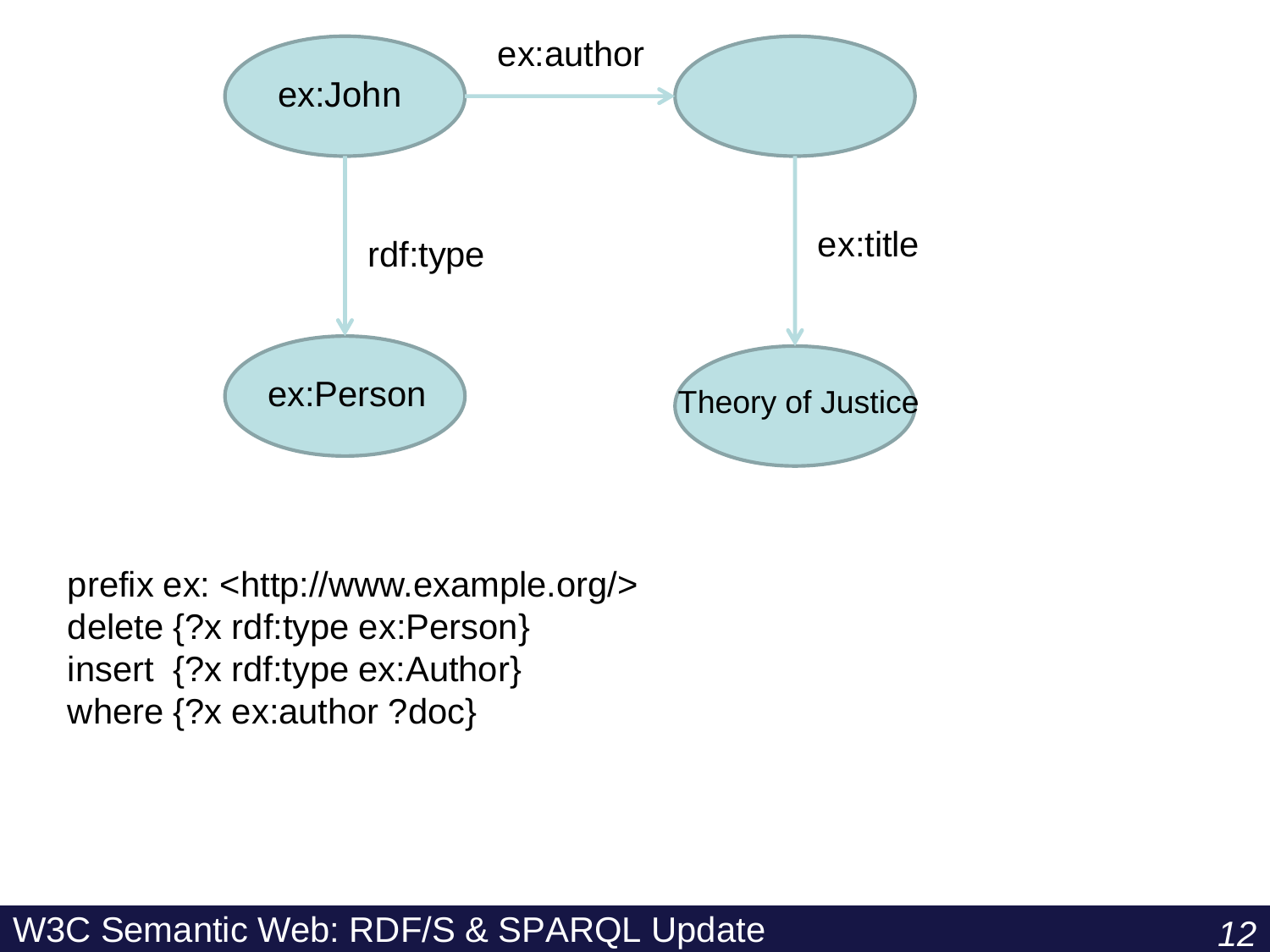

### prefix ex: <http://www.example.org/> **delete {?x rdf:type ex:Person}**

insert {?x rdf:type ex:Author} where {?x ex:author ?doc}

#### W3C Semantic Web: RDF/S & SPARQL Update *13*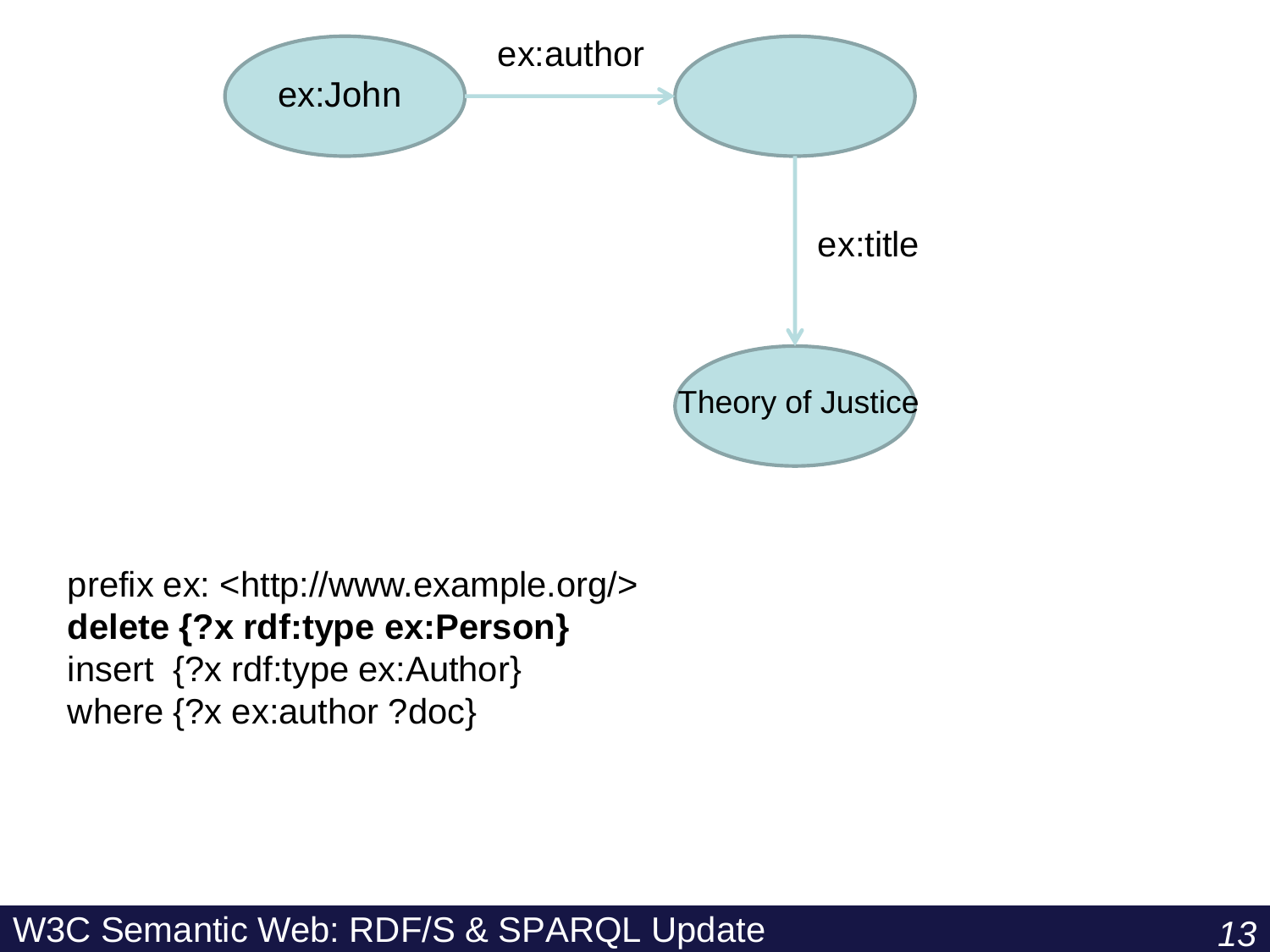

prefix ex: <http://www.example.org/> delete {?x rdf:type ex:Person} **insert {?x rdf:type ex:Author}** where {?x ex:author ?doc}

#### W3C Semantic Web: RDF/S & SPARQL Update *14*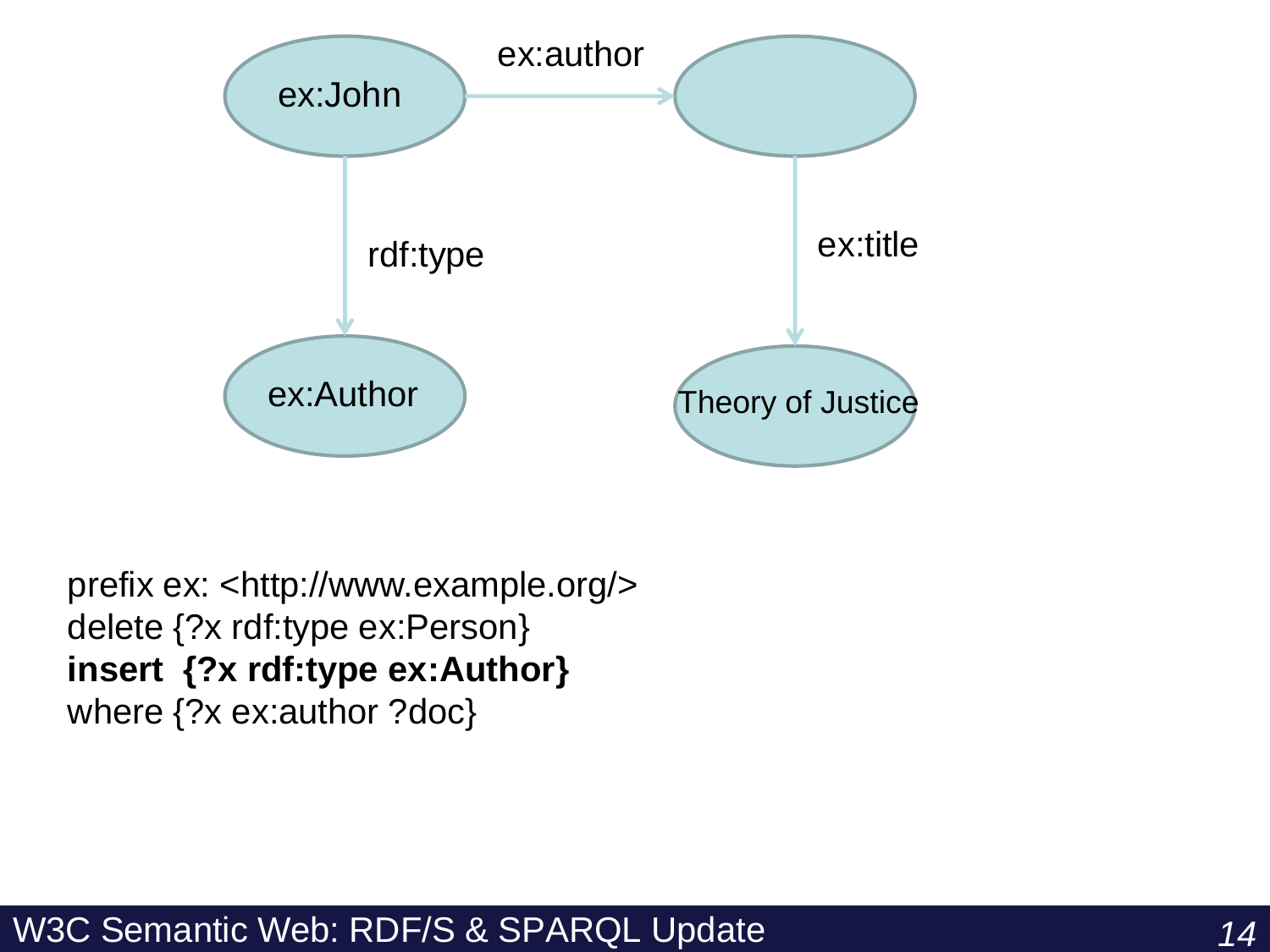- Matching algorithms
	- SPARQL
	- Simple Graph Homomorphism
	- Several entailment regimes
	- Homomorphism with constraints
	- Node matching
- Data model
	- Not only RDF but labeled graphs
	- Graphs with n-ary edges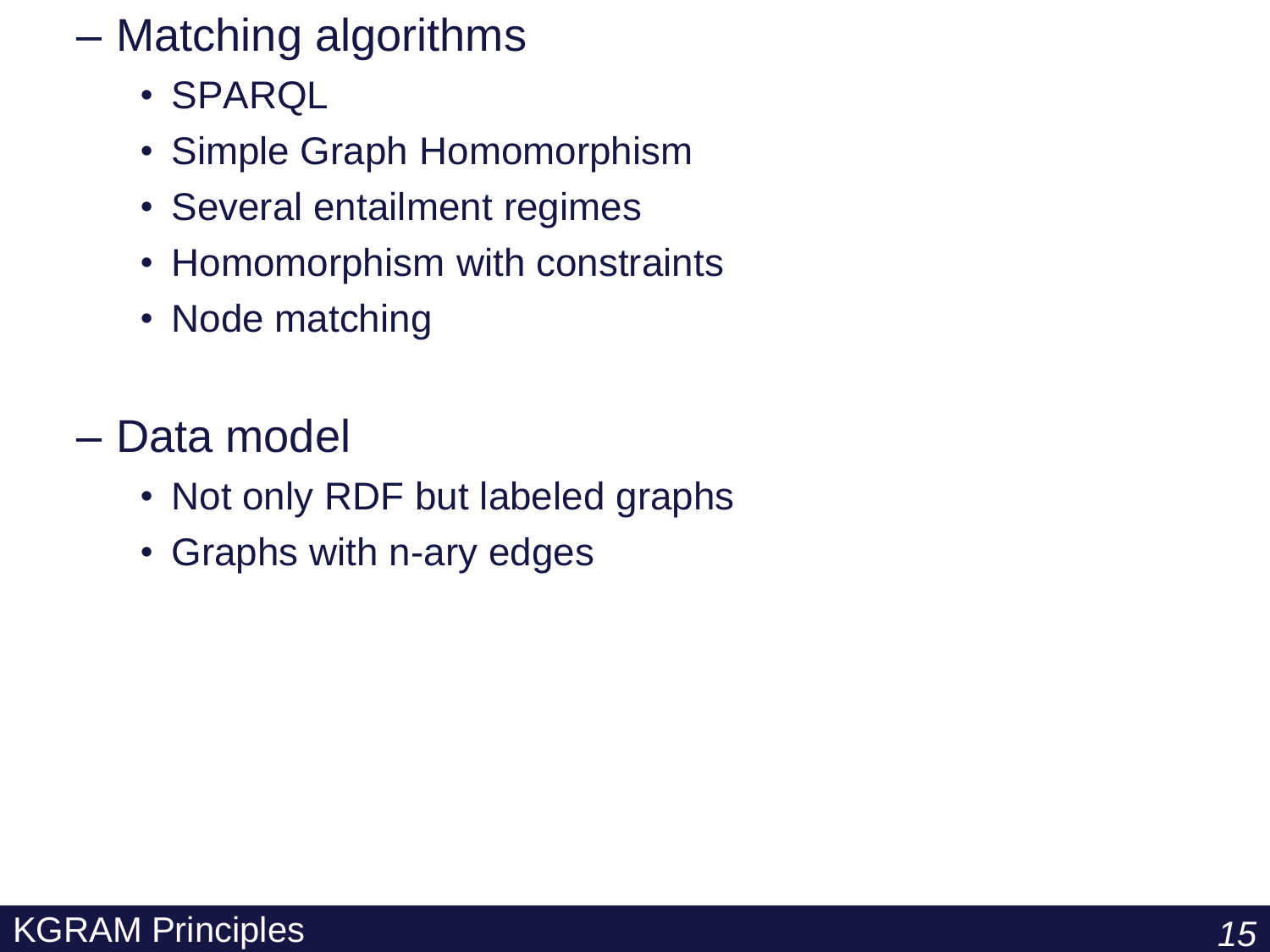- 1. Database (SQL)
- 2. XML (XPath)
- 3. Approximate search wrt types
- 4. Extended Property Path
- 5. Rewriting PP into BGP
- 6. RDF Graph as Query Graph
- 7. RDF AST SPARQL-based Pretty Printer
- 8. Rule Engine
- 9. Pragma (debug mode, PP rewrite, service timeout, …)
- 10.Event Listener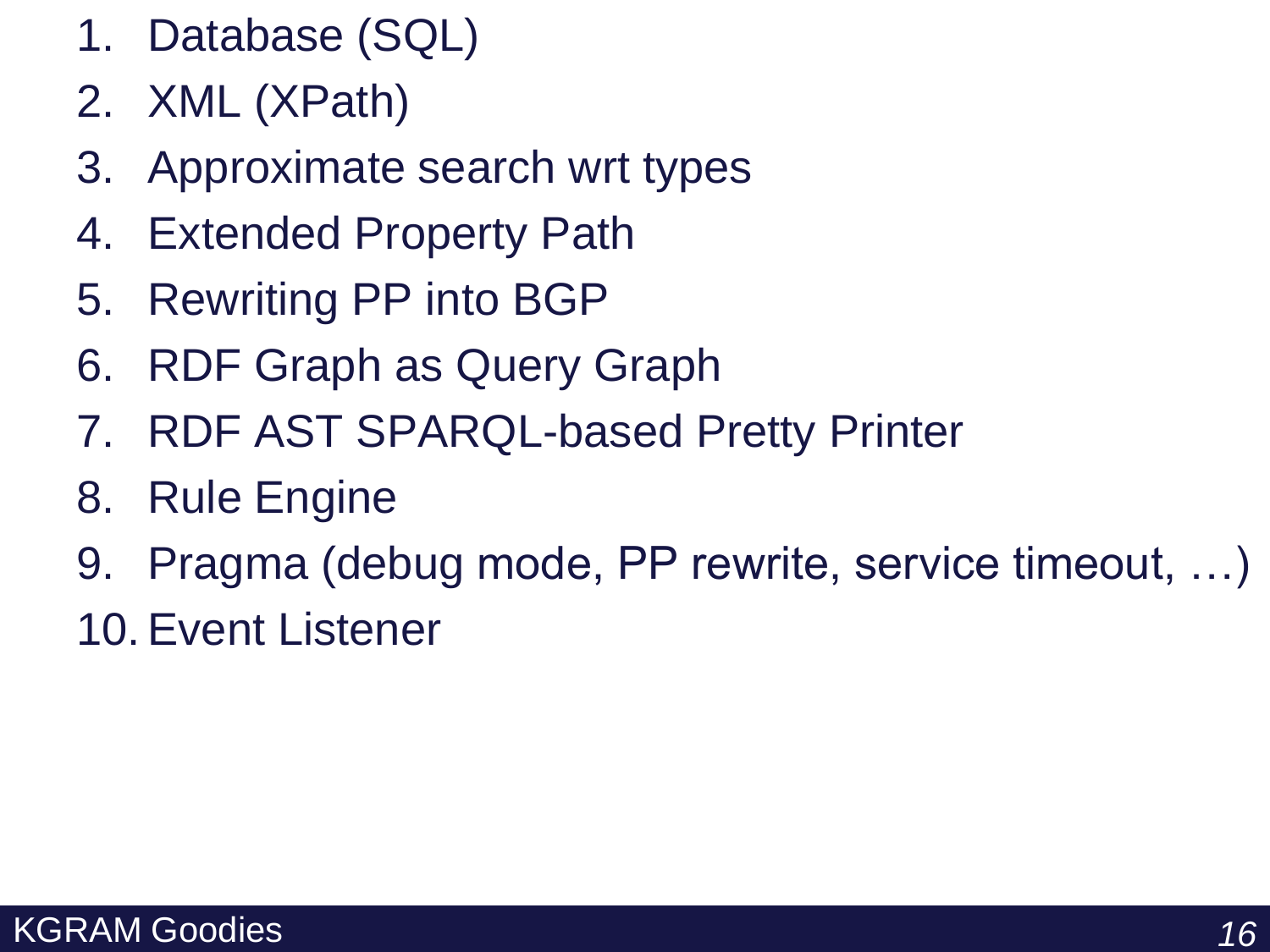## Database (SQL)

```
insert {?s ?p ?o}
where {
 select (sql(db:name, 'SELECT FROM WHERE' ) as (?s ?p ?o))
 where {}
}
```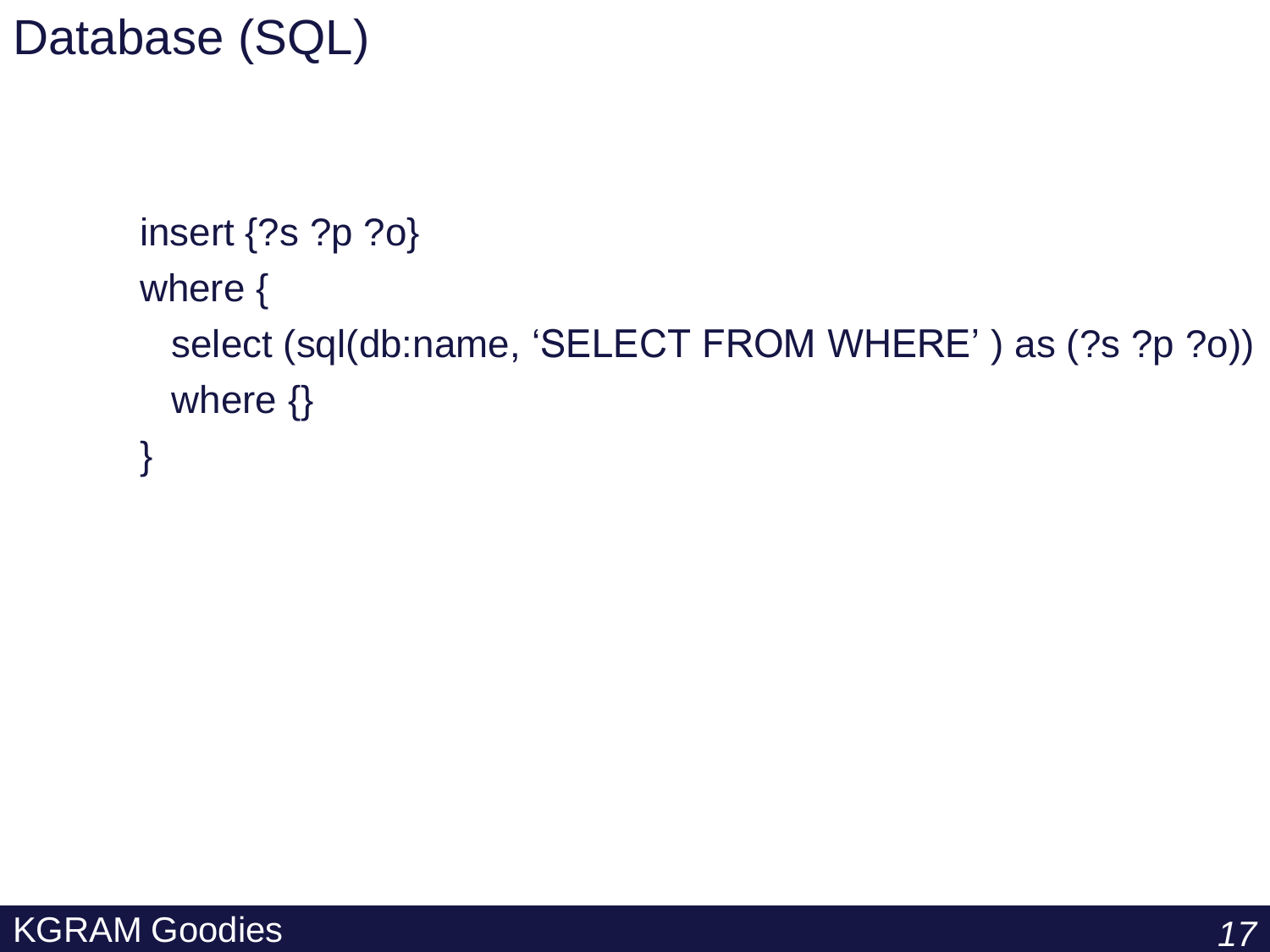### RDF Graph as Query Graph

Graph  $g = eval('construct \{} where \{}'')$ 

Mappings map  $=$  eval(g)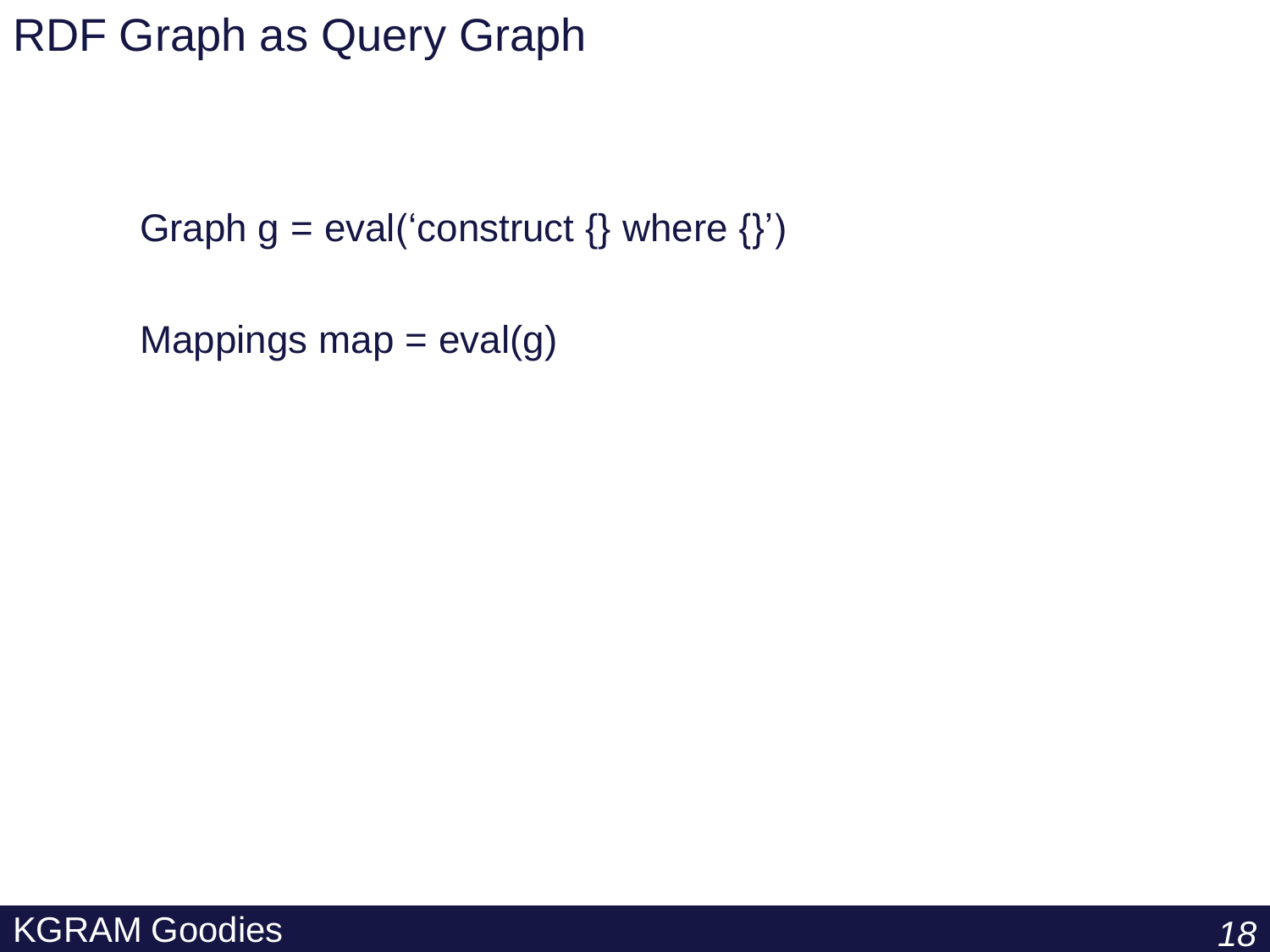- Interpret a query expression independently of underlying graph implementation
- Operate on abstract query and target graph through APIs and Proxys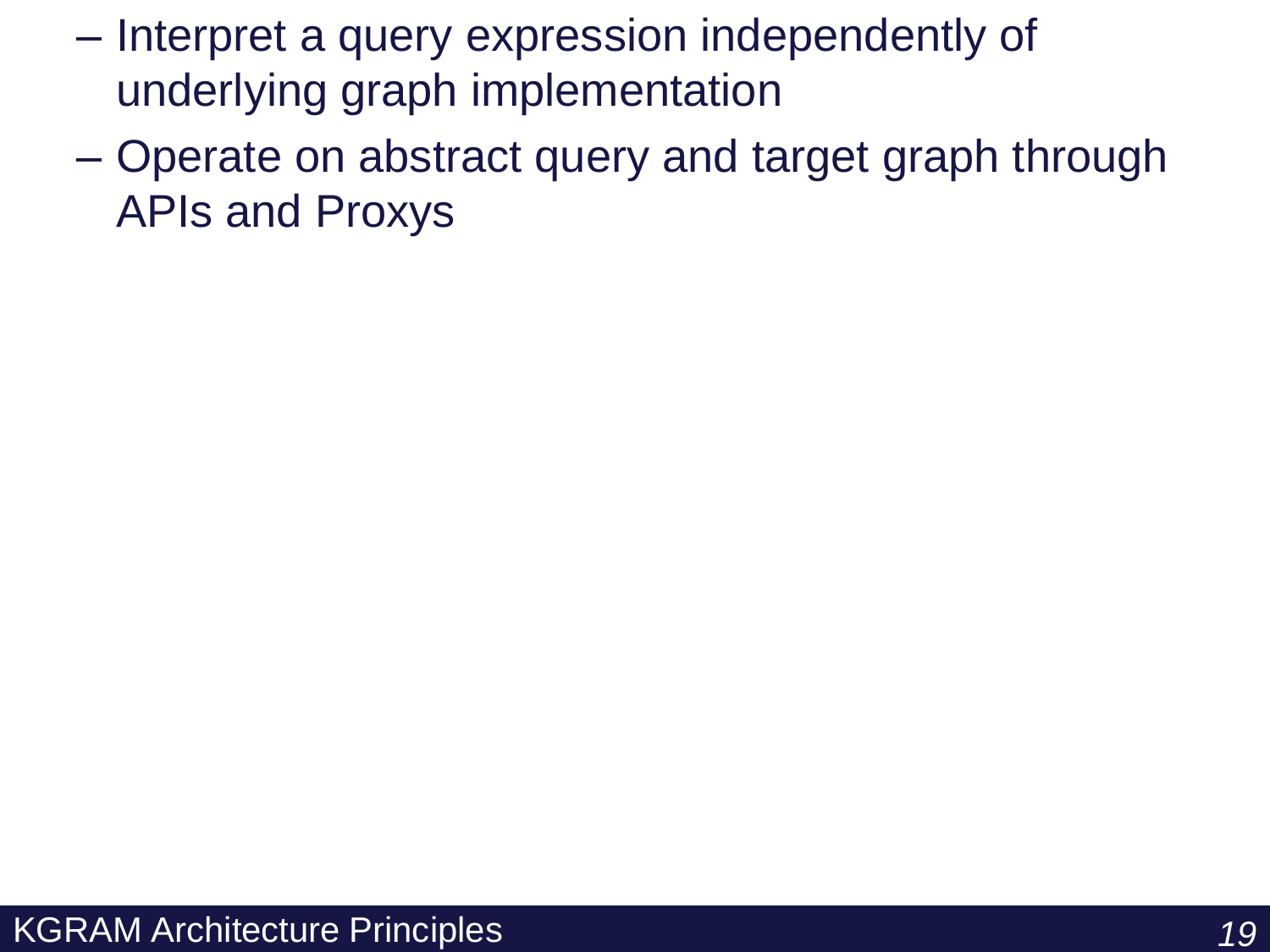– Query & Target Graph API:

- Edge,
- Node
- Portability & Interoperability
	- Corese: CG & RDF/S
	- Jena: RDF/S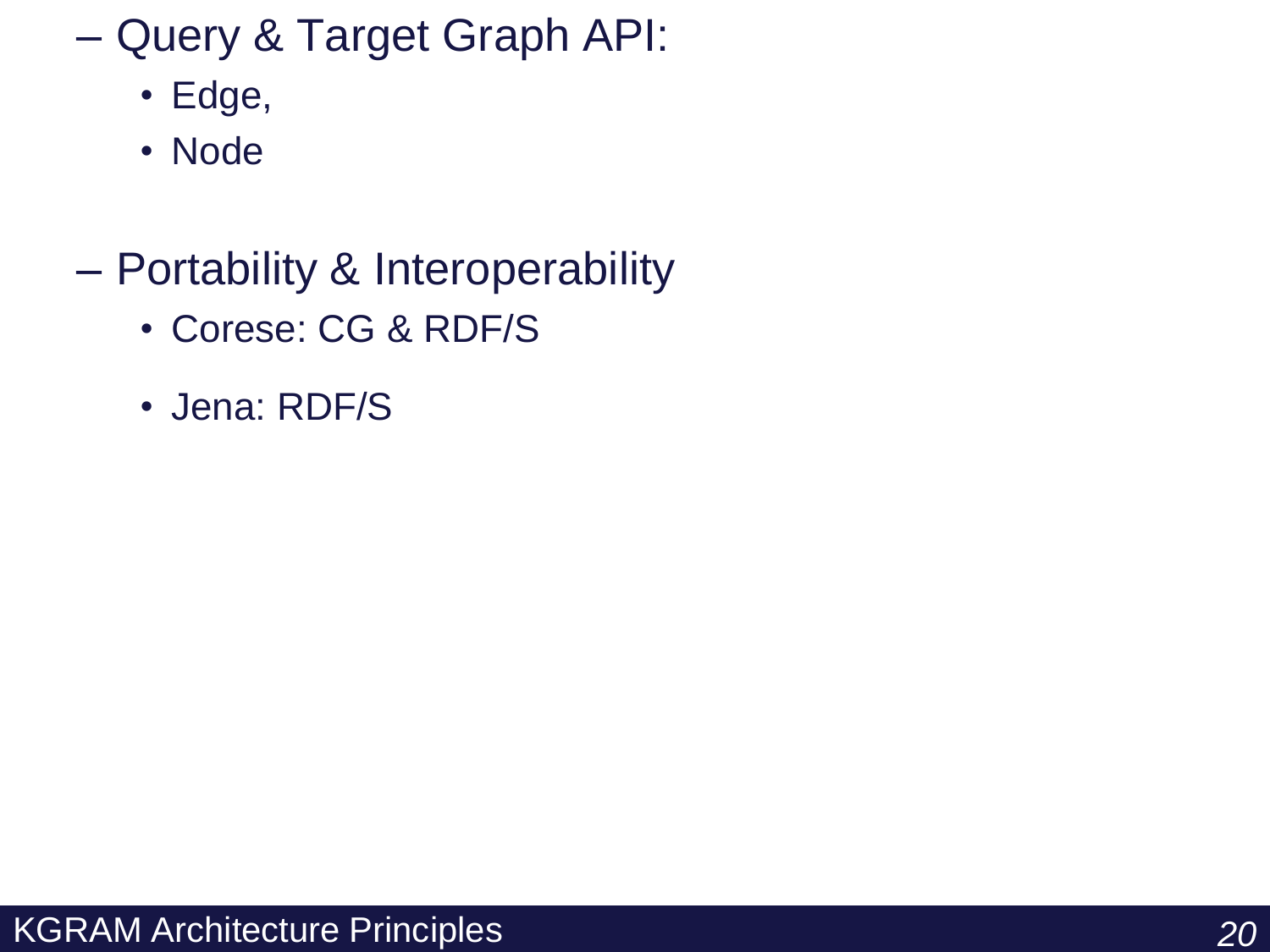Proxy

- 1. Producer: enumerate candidate edges
- 2. Provider: service statement
- 3. Matcher: check edges wrt ontology
- 4. Evaluator: filter statement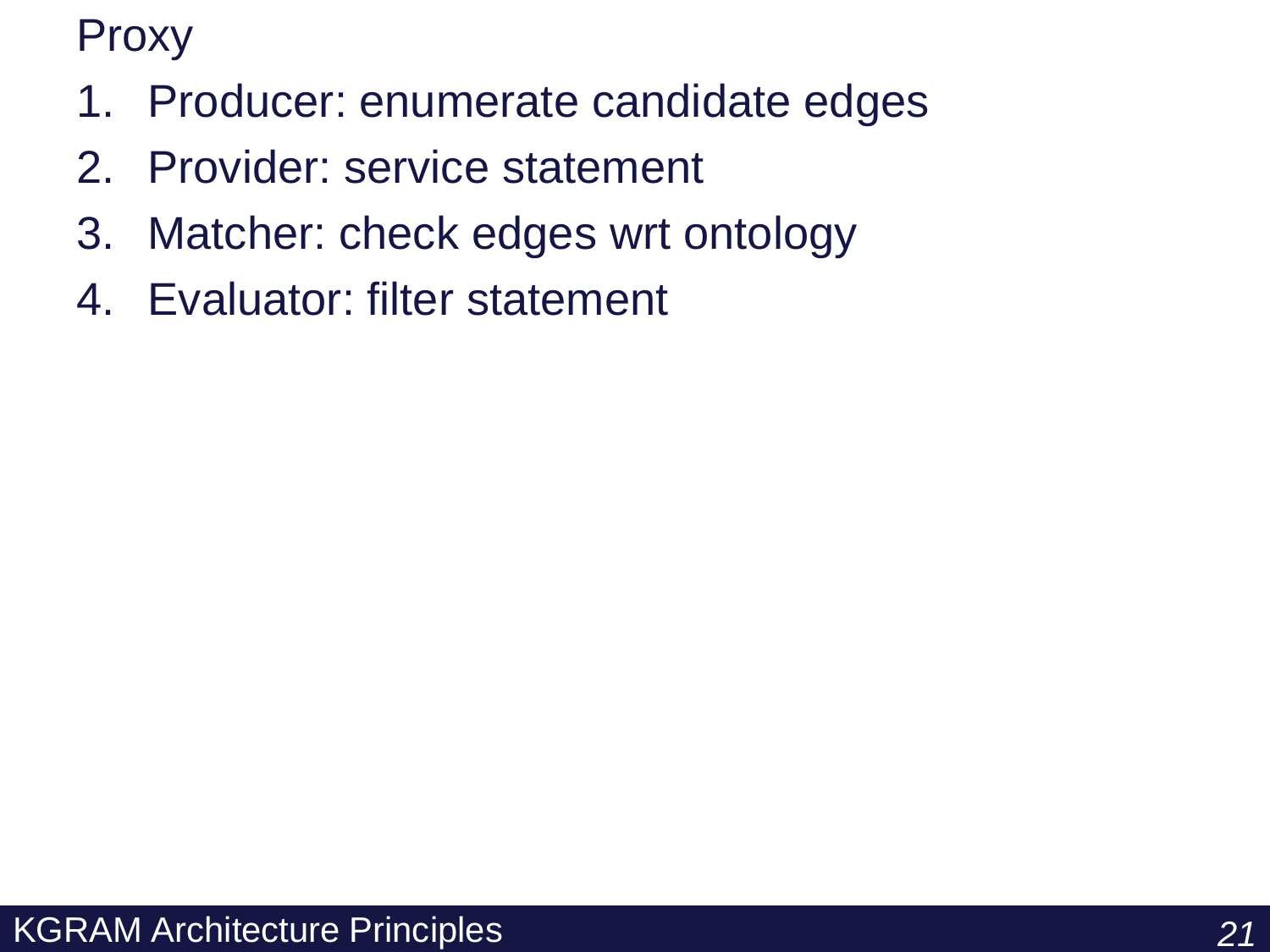

### KGRAM Proxies *22*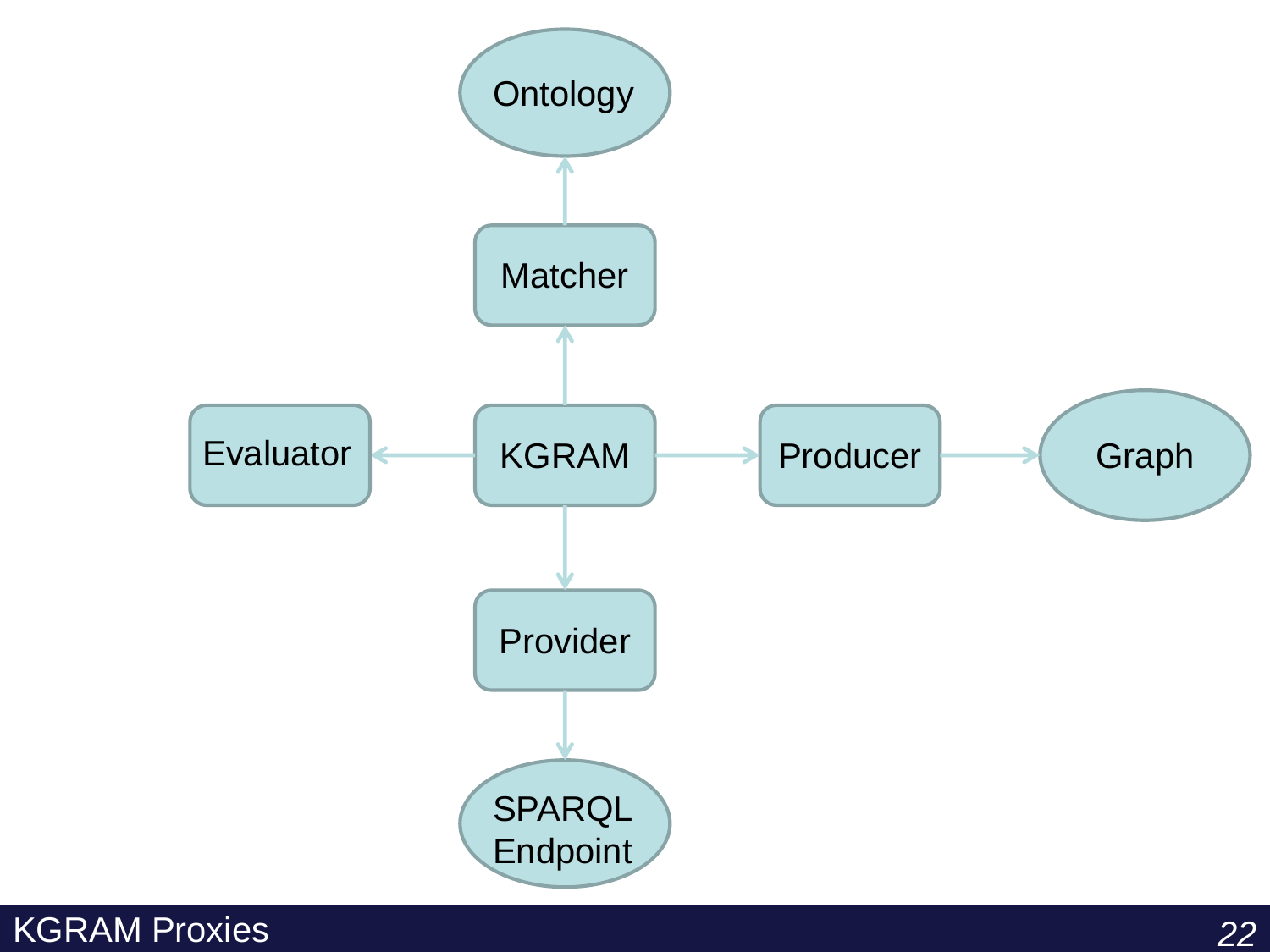

KGRAM: several Producers *23*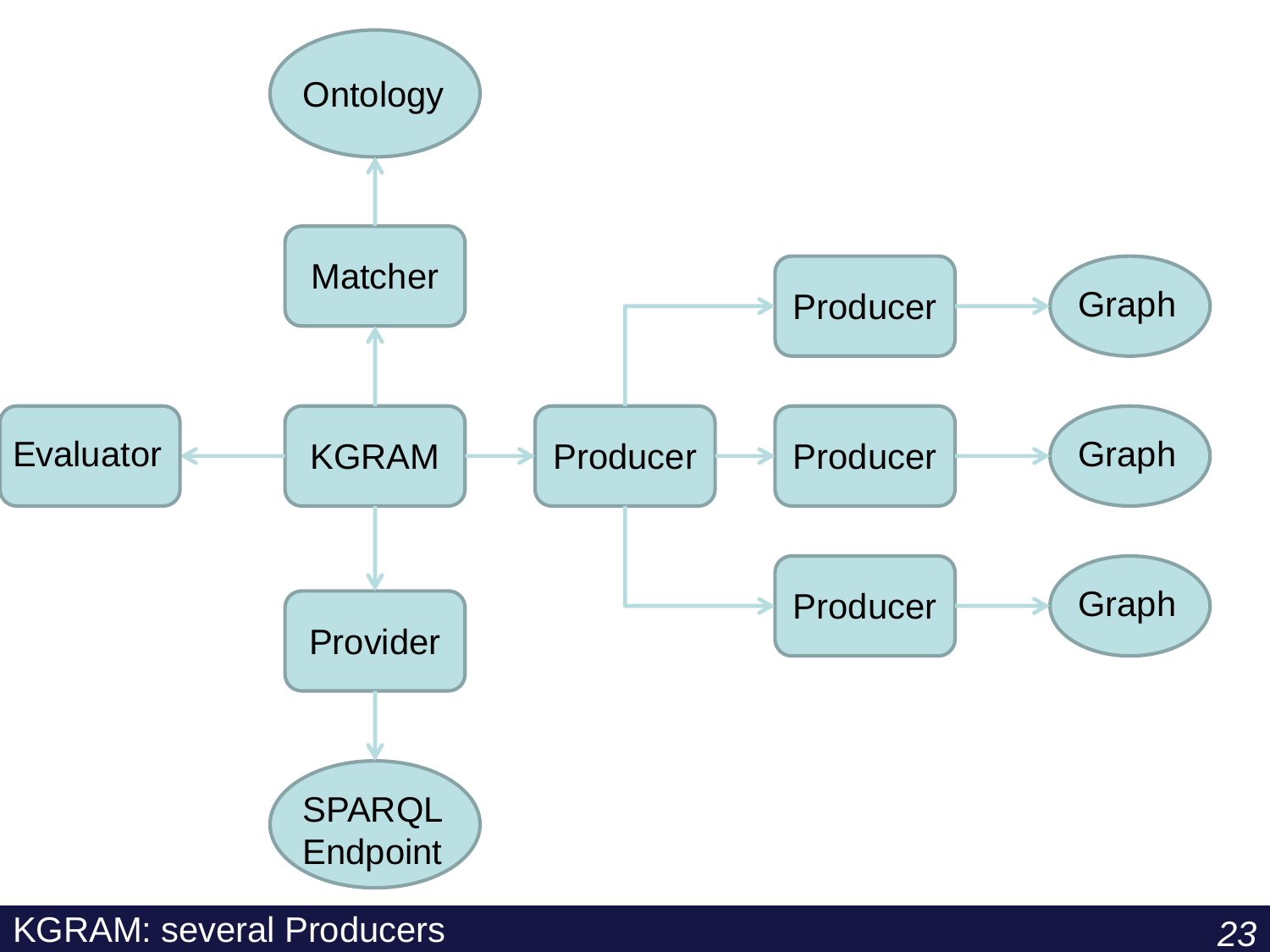

KGRAM: remote Producers *24*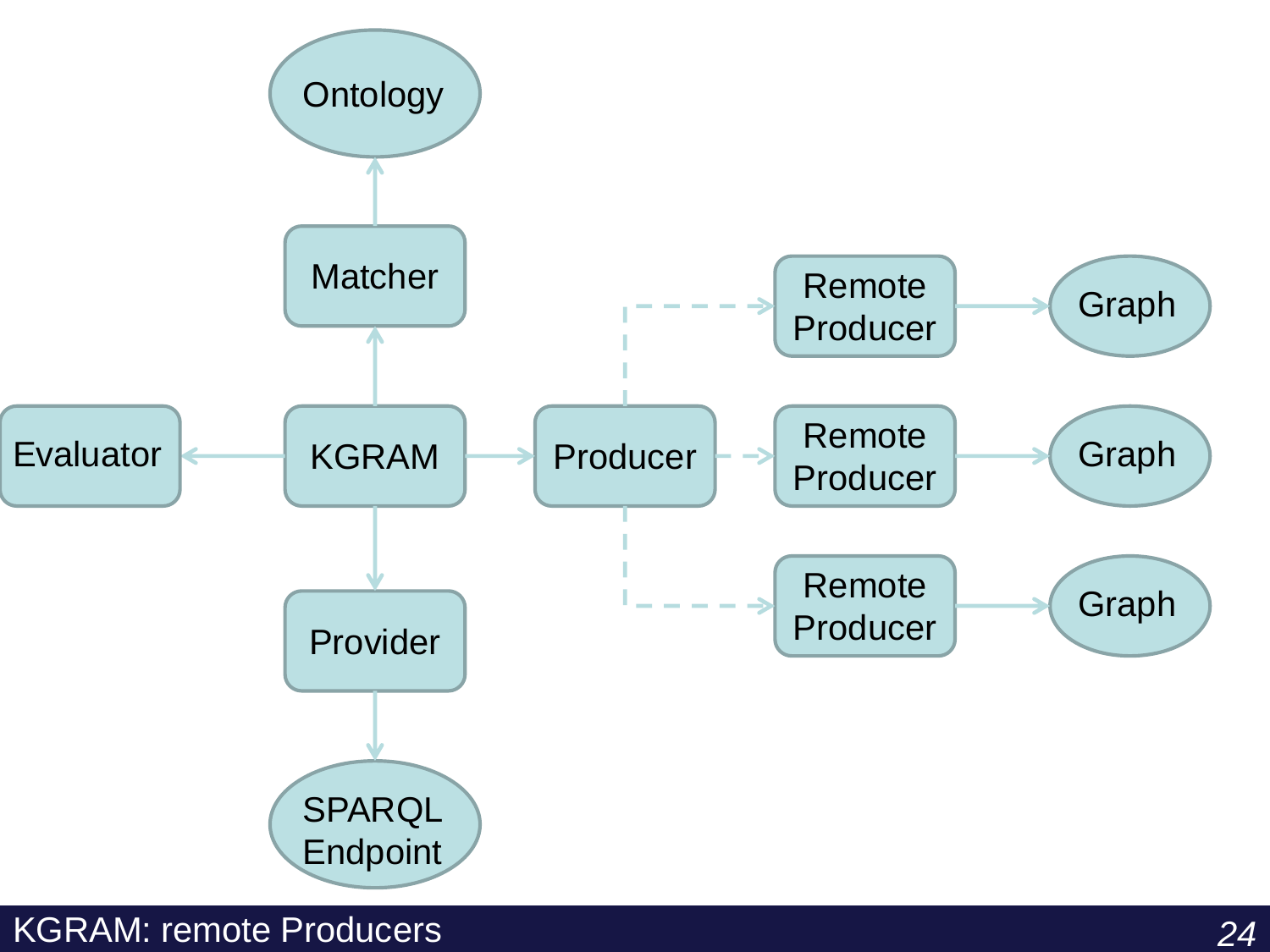

KGRAM: remote Producers *25*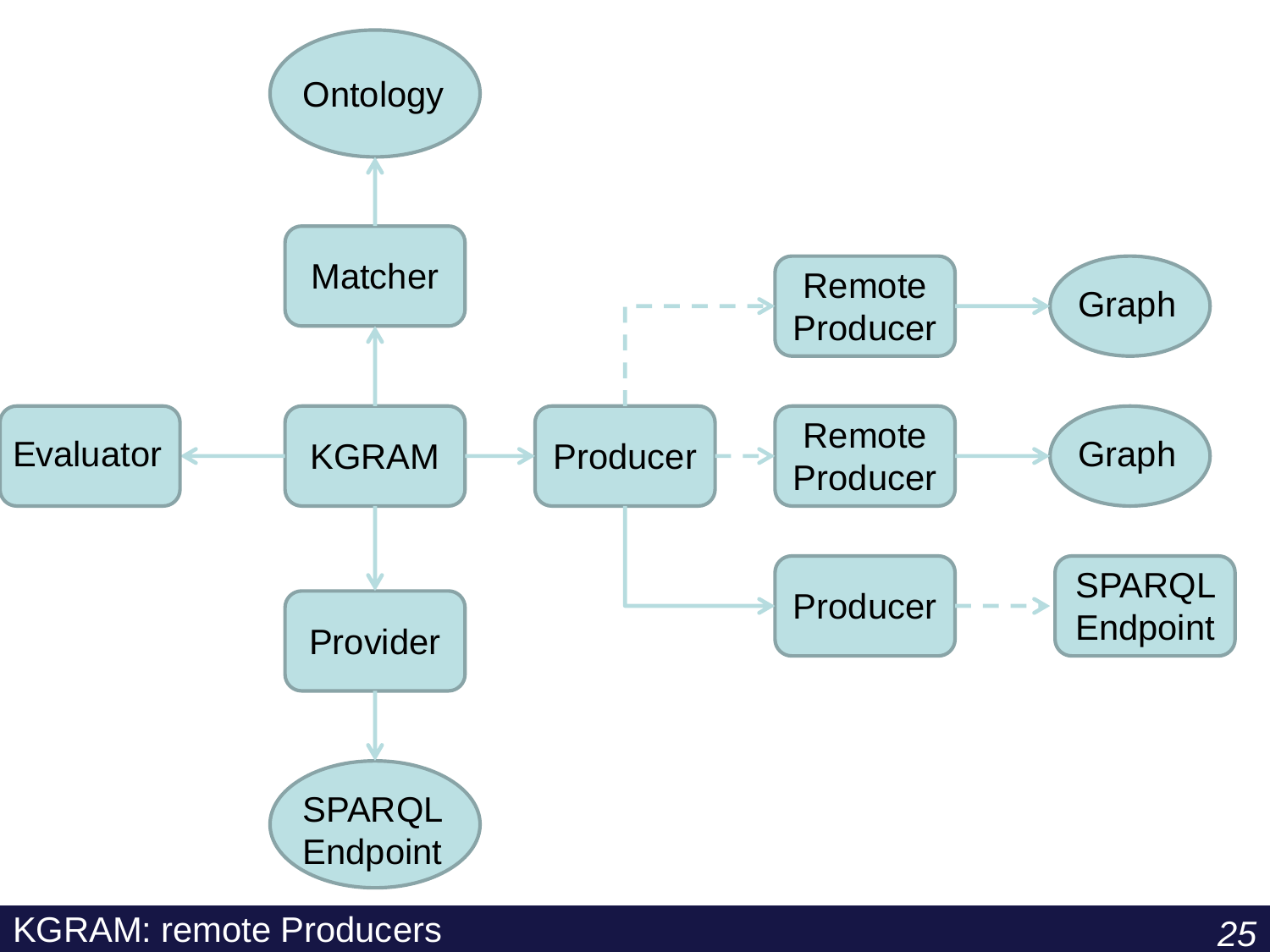### A Producer can access :

- One or several local graphs
- One or several remote graphs
- SPARQL endpoints
- A database
- XML documents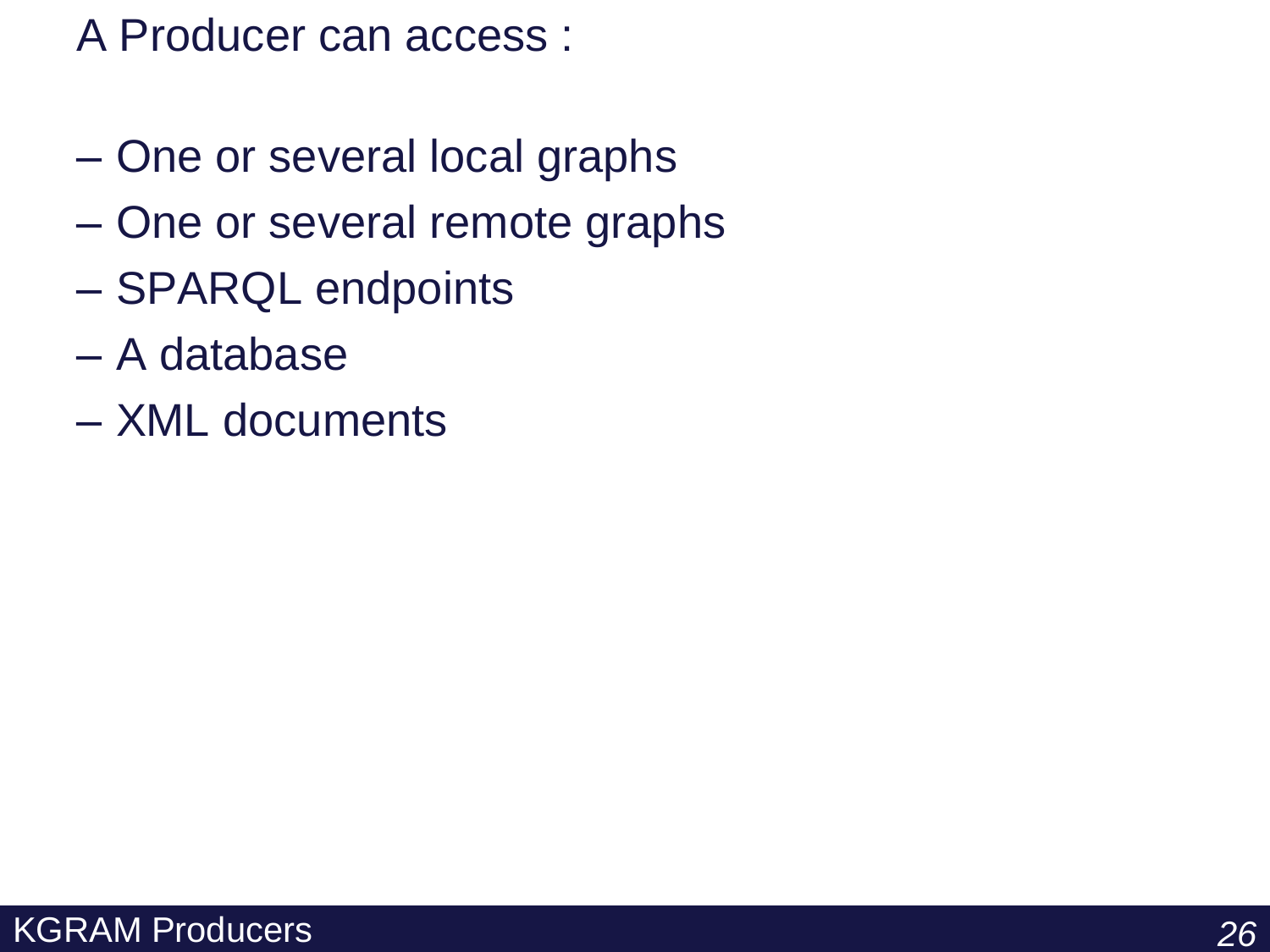- Remote Producers
	- SOAP Web service – HTTP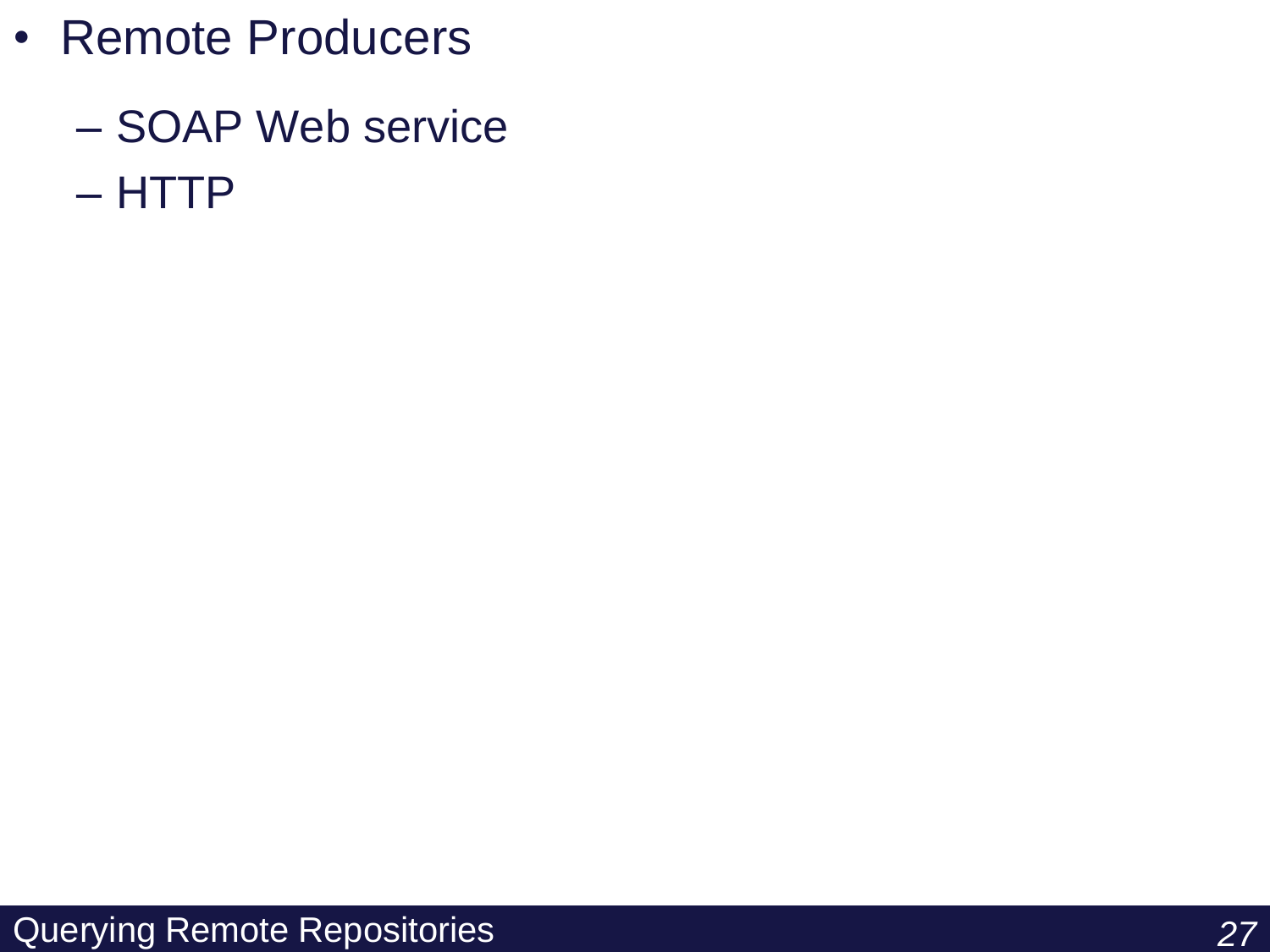```
SPARQL Endpoint
```

```
select * where {
  service <http://fr.dbpedia.org/sparql> {
   ?x rdfs:label ?l
  }
  ?x rdfs:seeAlso ?y
}
```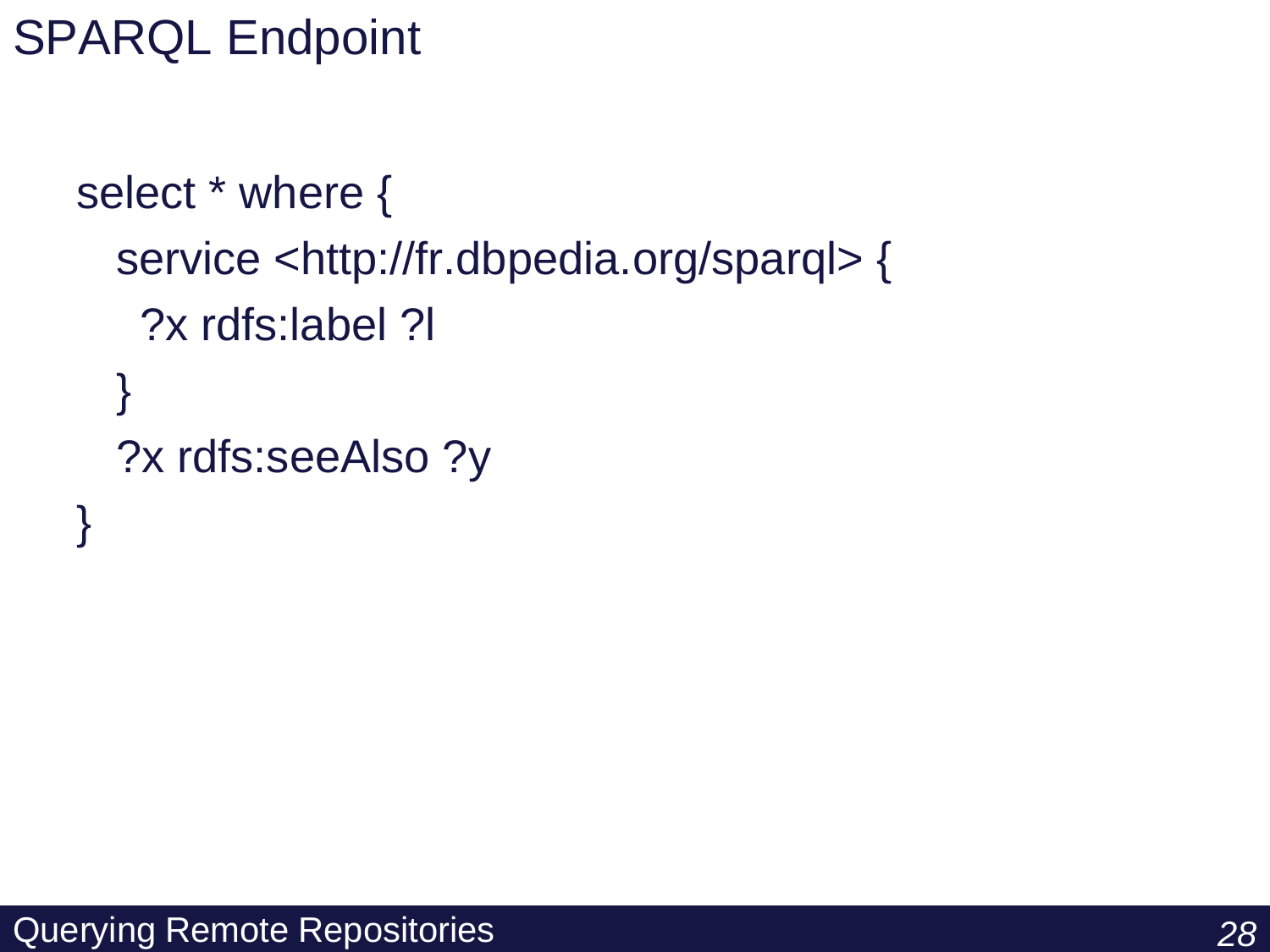SPARQL Endpoint

```
select * where {
 service <http://fr.dbpedia.org/sparql> { SPARQL
  ?x rdfs:label ?l Endpoint
 }
 ?x rdfs:seeAlso ?y
}
```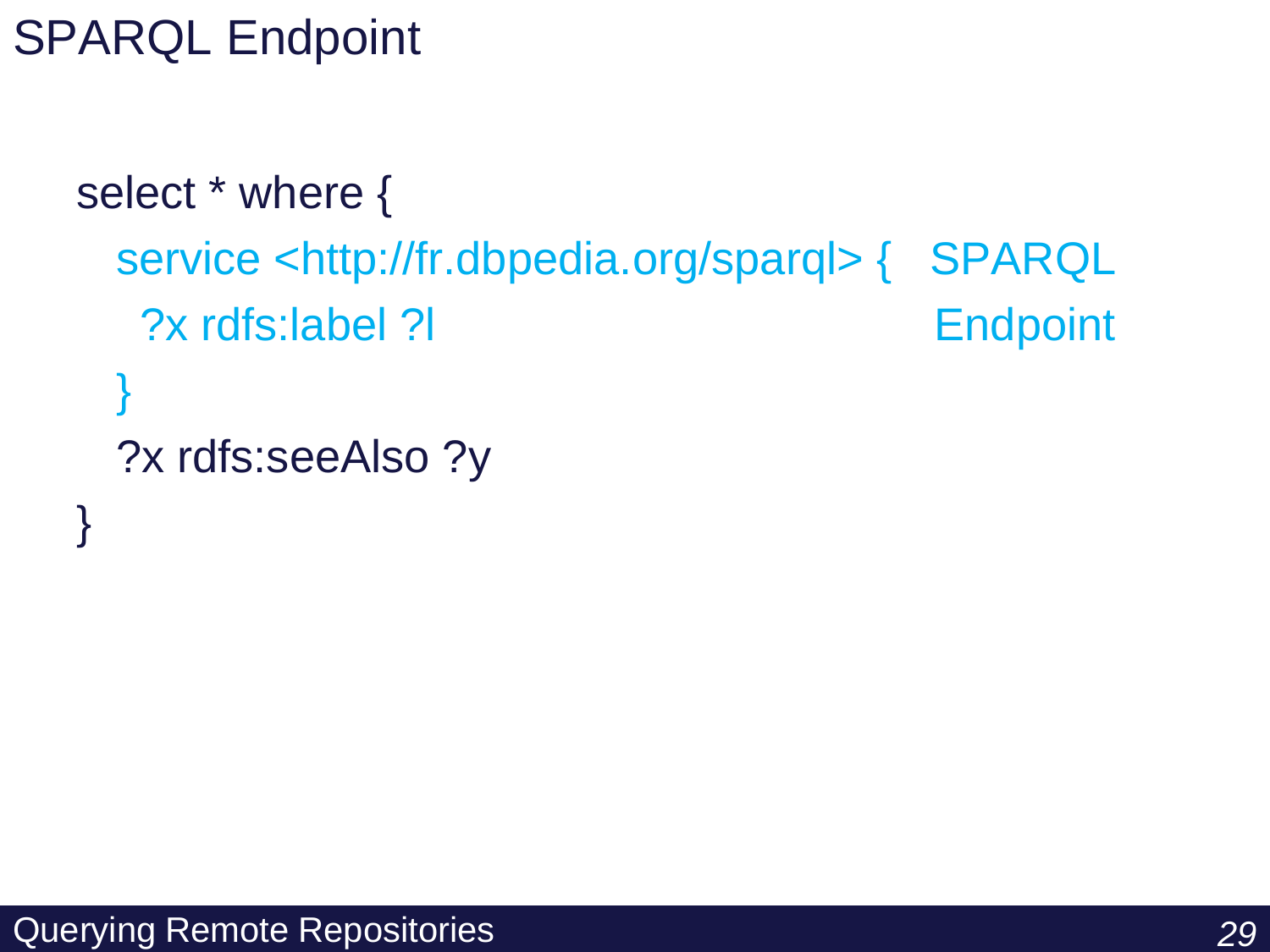SPARQL Endpoint

```
select * where {
 service <http://fr.dbpedia.org/sparql> { SPARQL
 ?x rdfs:label ?l Endpoint
 }
 ?x rdfs:seeAlso ?y Local 
} Graph
```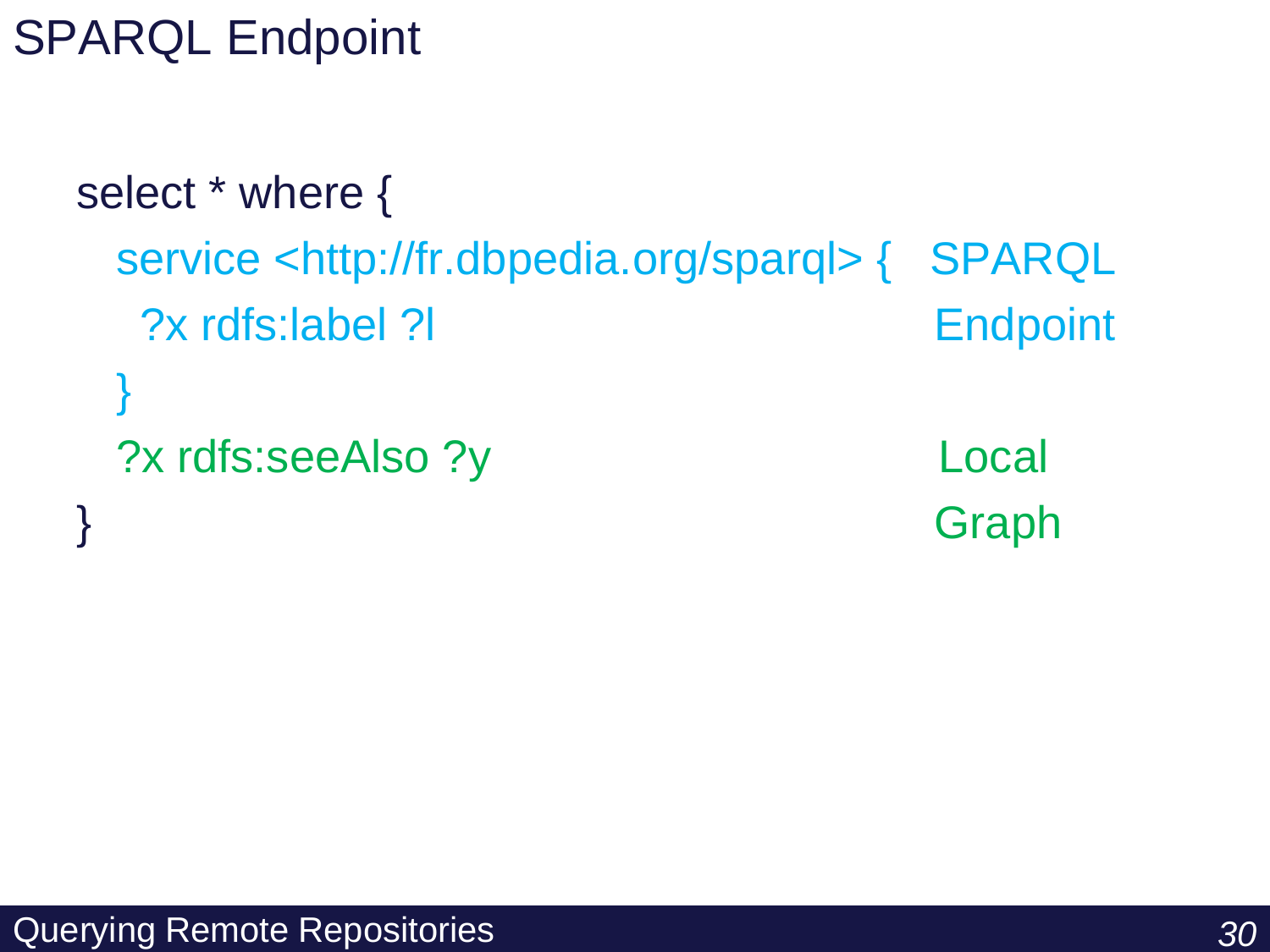## Rule Engine

->

Construct where inference rules:

construct {?x ex:hasUncle ?z} where {?x ex:hasFather ?y . ?y ex:hasBrother ?z}

ex:John ex:hasFather ex:Jack ex:Jack ex:hasBrother ex:James

ex:John ex:hasUncle ex:James

Where clause interpreted as SPARQL query by KGRAM Distributed reasoning is possible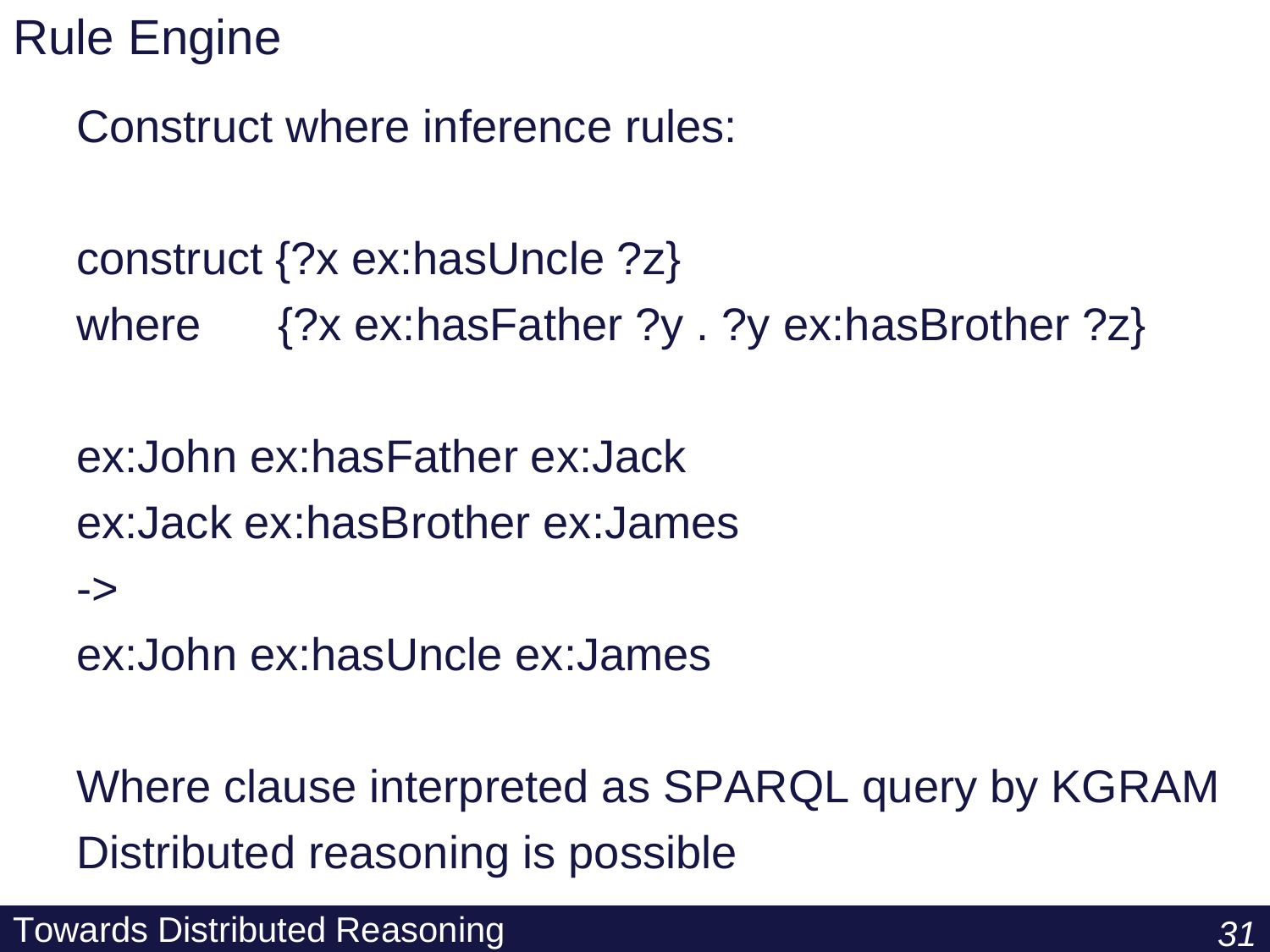- Graph Matching Abstract Machine
- SPARQL 1.1 not only for RDF
- Distributed query and reasoning
- Mashup of heterogeneous data
- Distributed reasoning
- Explanation
- Graph Programming for the Semantic Web

– Web site: http://wimmics.inria.fr/corese